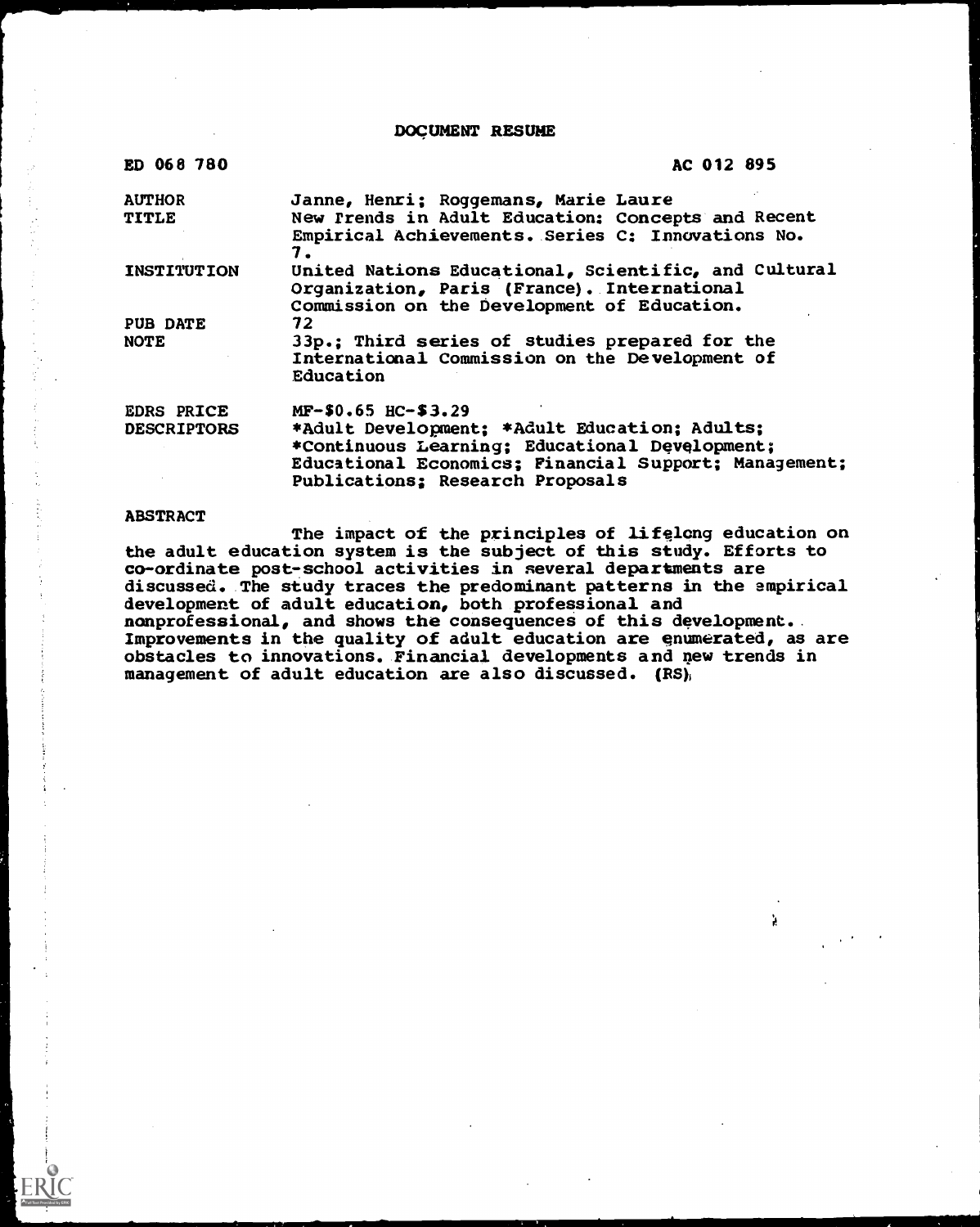## INTERNATIONAL COMMISSION ON THE DEVELOPMENT OF EDUCATION

SERIES C : INNOVATIONS No. 7

**MADONA7** 

 $\mathbb{C}^*$ 

2000年6月

 $\sigma$ 13, 895

U.S. DEPARTMENT OF HEALTH.<br>
EDUCATION & WELFARE Provisi<br>
DEFICE OF EDUCATION<br>
THIS DOCUMENT HAS BEEN REPRO.<br>
DUCED EXACTLY AS RECEIVED FROM<br>
THE PERSON OR ORGANIZATION ORIG.<br>
INATING IT. POINTS OF VIEW OR OPIN.<br>
INATING IT CATION POSITION OR POLICY.

Provisional translation

Original : French

#### NEW TRENIS IN ADULT EDUCATION :

CON3EPTS AND RECENT EMPIRICAL ACHIEVEMENTS

#### by Henri Janne

in collaboration with Marie-Laure Roggemans

This document forms part of the third series of studies (Series A : Situation, Series B : Opinions, Series C : Innovations) prepared for the International Commission on the Development of Education which was established in application of Resolution 1.131 adopted by the General Conference 6f Unesco at its sixteenth session. Owing to its general interest, it will be made available to those concerned with the subject. The opinions expressed by the author are entirely his own and do not necessarily reflect those of Unesco.

UNESCO

1972

1

FILMED FROM BEST AVAILABLE COPY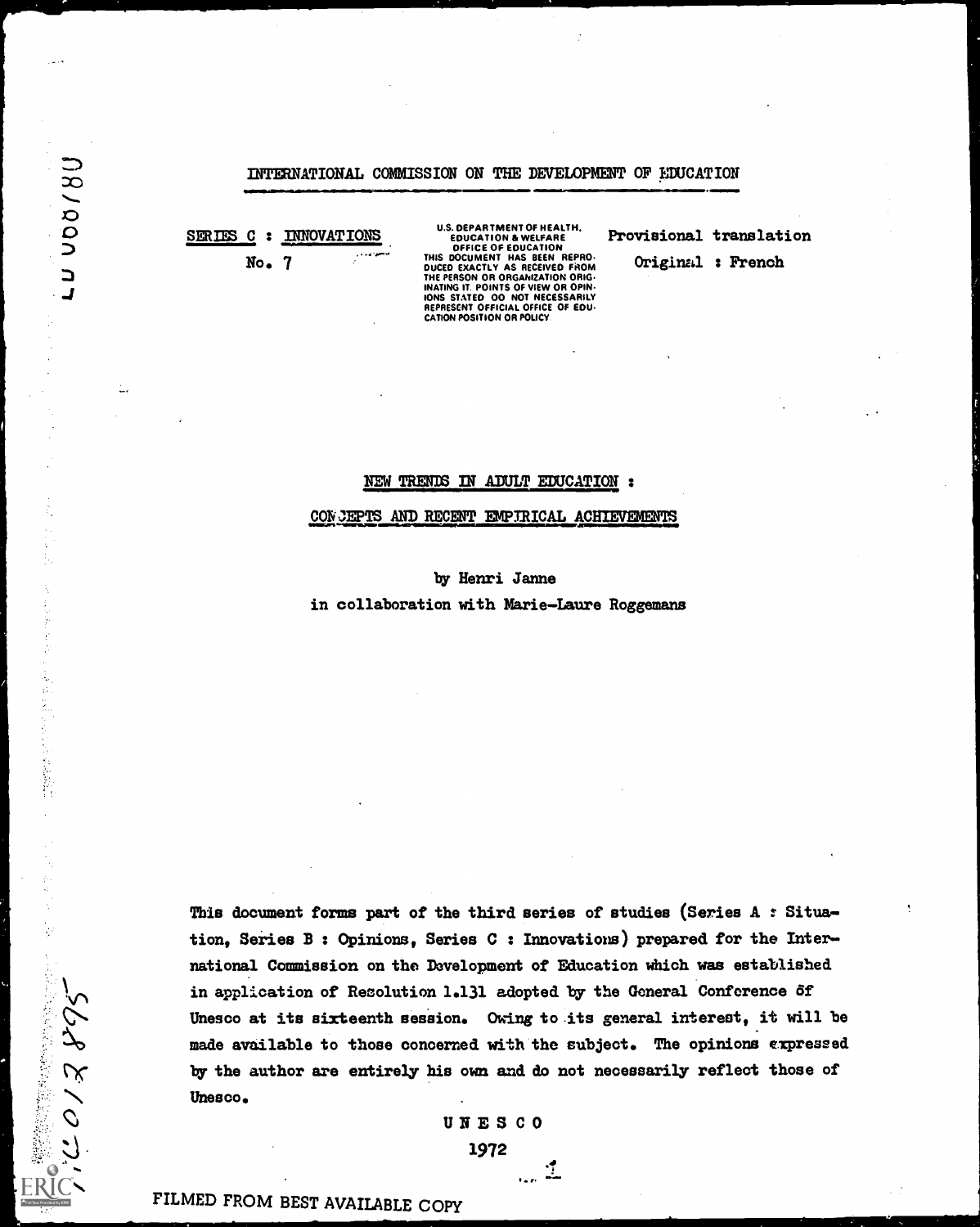Henri JANNE (1908) - Belgium. Professor at the Brussels Free University. President of the Brussels University Sociology Institute's Scientific College. Chief of the European Cultural Foundation's "Plan 2000 - Education". Former Minister for National Education and Culture (1963-1965). Former vice-president of the National Council for Scientific Policy (Belgium). Fbrmer Rector of Brussels University (1956-1959). Founder and first president of the International Association of French-speaking sociologists.

Publications : Technique, développement économique et Technocratie (1963) ;<br>Le système social, Essai de Théorie générale (1968) ; Le temps du changement (1970).

Mari:-Laure ROGGEMANS - Belgium. Research-worker at the Brussels University Sociology Institute. Assistante at the Brussels University Faculty of Social, Political and Eoonomic Sciences. $\mathbb{R}^{\mathbb{Z}^{\times \mathbb{R}^n}}$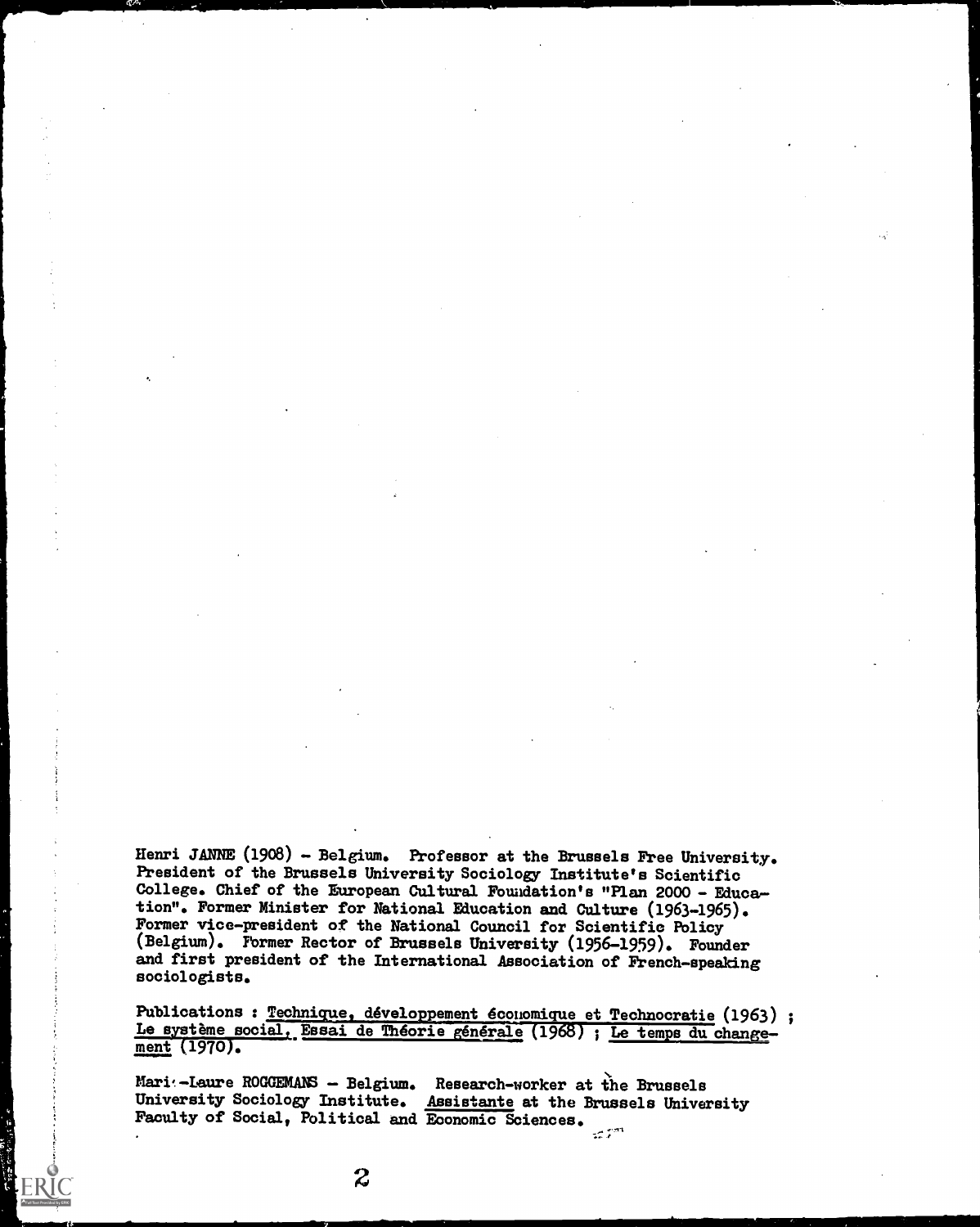# TABLE OP CONTENTS

Ì

 $\hat{\mathcal{L}}_2$ ś.

 $\begin{array}{c} \begin{array}{c} \text{C} \\ \text{Full}_\text{Full}_\text{RRT} \end{array} \end{array}$ 

|                        | TRENDS TOWARDS INTERNAL INTEGRATION IN ADULT EDUCATION.                         |              |
|------------------------|---------------------------------------------------------------------------------|--------------|
|                        | CONTINUATION OF THE SCHOOL SYSTEM'S CHARACTERISTIC                              |              |
|                        | FEATURES AND PRIORITIES IN PHASES OF DEVELOPMENT                                | $\mathbf{2}$ |
|                        |                                                                                 |              |
|                        | PREDOMINANT PATTERNS IN THE EMPIRICAL DEVELOPMENT OF                            |              |
|                        | ALULT EDUCATION                                                                 | 5            |
|                        |                                                                                 |              |
| $A -$                  | Developments in adult education relating to                                     |              |
|                        | professional activity                                                           | 5            |
| B <sub>o</sub>         | Developments in adult education relating to                                     |              |
|                        | non-professional activity                                                       | 8            |
|                        |                                                                                 |              |
|                        |                                                                                 |              |
|                        | CONSEQUENCES OF THE PATTERNS CHOSEN                                             | 10           |
|                        |                                                                                 |              |
| A.                     | Educational changes stemming from the                                           |              |
|                        | working environment                                                             | 10           |
| в.                     | Educational changes based on non-professional                                   |              |
|                        | activity                                                                        | 12           |
| $\mathbf{c}$ .         | Improvements in the quality of adult educa-                                     |              |
|                        | tion                                                                            | 14           |
|                        |                                                                                 |              |
|                        |                                                                                 |              |
| $\mathbf{D}_{\bullet}$ | Obstacles to innovation and to new trends                                       | 17           |
|                        |                                                                                 |              |
|                        | MANAGEMENT CHANGES IN THE ADULT EDUCATION SYSTEM                                | 19           |
|                        |                                                                                 |              |
| $1^\circ$              | New trends in management of the post-                                           |              |
|                        | secondary educational system                                                    | 20           |
| $2^{\circ}$            | New trends in management of other adult                                         |              |
|                        | education systems                                                               | 23           |
|                        |                                                                                 |              |
|                        |                                                                                 |              |
|                        | <b><i>DEVELOPMENTS</i></b><br>FINANCIAL ASPECTS OF ADULT EDUCATION<br><b>IN</b> |              |
|                        | <b>SYSTEMS</b>                                                                  | 24           |
|                        |                                                                                 |              |
| А.                     | Planning                                                                        | 24           |
| B <sub>o</sub>         | Spending                                                                        | 25           |
|                        |                                                                                 |              |
|                        | <b>CONCLUSION</b>                                                               | 29           |

 $\Omega$ 

Page

 $\mathcal{F}_{\mathcal{A}}$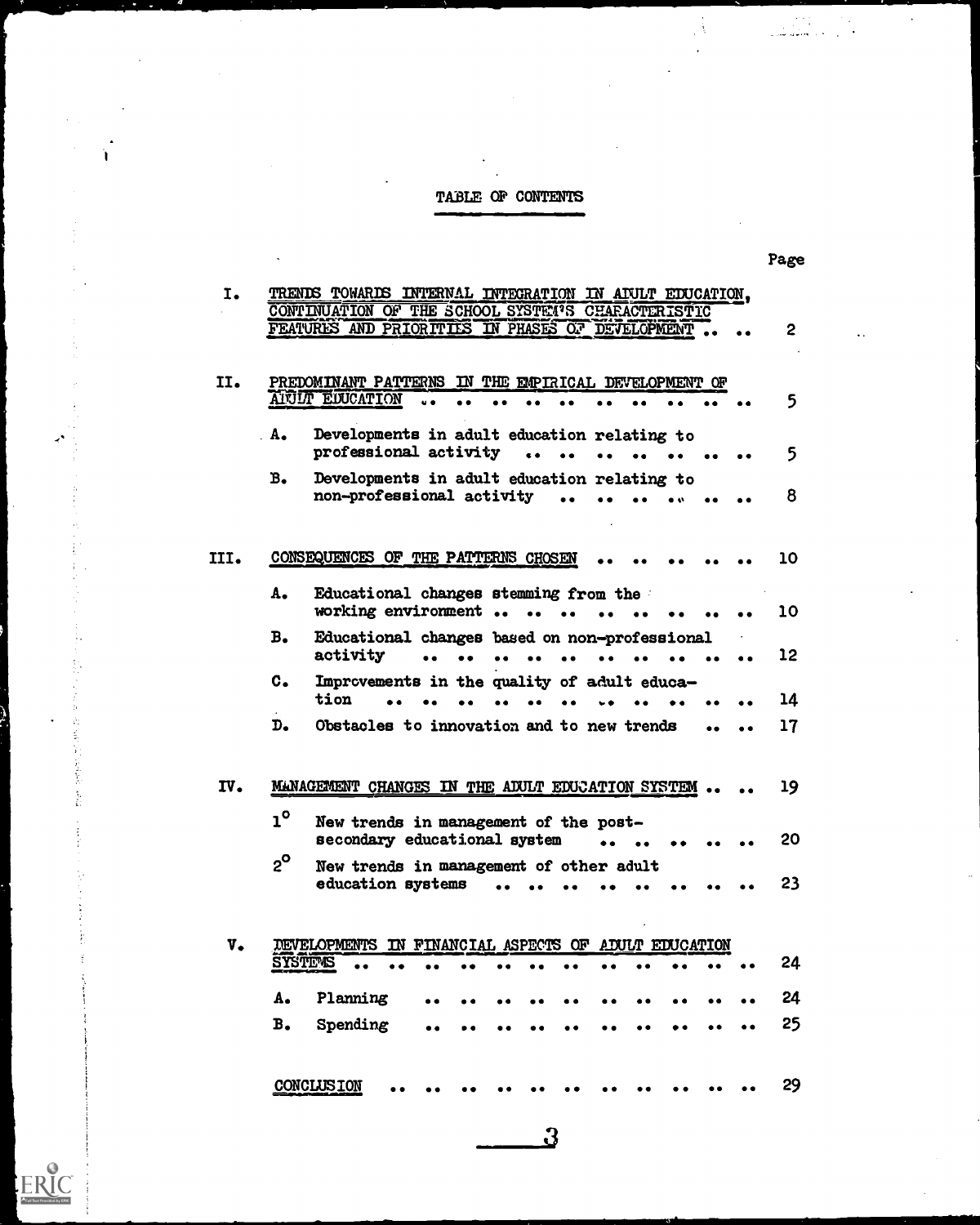The main object of this study is to outline the impact of the principles of lifelong education on the adult education system, their impact on the most recent concrete achievements, on projects and also on political and theoretical ideas in the domain of edult education. In other words, we believe that new trends in adult education today may legitimately be organized round one fundamental development : lifelong education. For in fact, this development has now, to say the least, emerged clearly on a worldwide scale.

This does not mean, at all, that certain new trends - including some of the most important ones - originate in or are caused by the development of lifelong education, for they would in any case have found expression in ideas and action. What is new is that these trends have reached the point of integration with each other, the point where they derive their significance -from. the partly zeal and partly ideal phenomenon of lifelong education. Conceptually speaking, adult education is already an integral part of the overall educational system, assuming that lifelong education is taken into account here. But so far as its concrete application is concerned, adult education may be in full expansion but it remains disorganized and juxtaposed with the school system, whose trappings it still wears, as if it too were merely a prolongation of school... Of course, concrete action is tending nowadays to fall into line with recent, new conceptions of the educational system, but the pace of evolution in this direction varies from country to country  $(1)$ .

 $(1)$  The analysis of the various new trends in adult education contained in this report concentrates attention on industrialized Western societies. (On this question, F. Bonacina, in Sociological Motivations and Cultural Prospects of Permanent Education : - Permanent Education, Strasbourg, Council of Europe, 1970, 512 pp., P. 444 recalls that the basic idea of adult education arose in the middle of the 19th century among the Anglo-Saxon and Scandinavian countries, which were the most industrialized nations of the time.) Nonetheless, the scarcity of human resources and the financial burden of such systems (in the long run it became disproportionately-and unbearably heavy), their inadequate ability to meet the urgent 'needs of developing economies and of individuals whose own culture is in the process of changing, their lack of flexibility, their potentiality for engendering or exacerbating conflict between the generations, the fact that "modern" methods - now become traditional - in education are being criticised and constantly changed even in the countries where they first arose, all indicate in fairly convincing<br>fashion that the new prospects for adult education, understood as factors promoting fundamental changes in the entire system, deserve attention in developing countries.

 $\mathbf{\hat{u}}$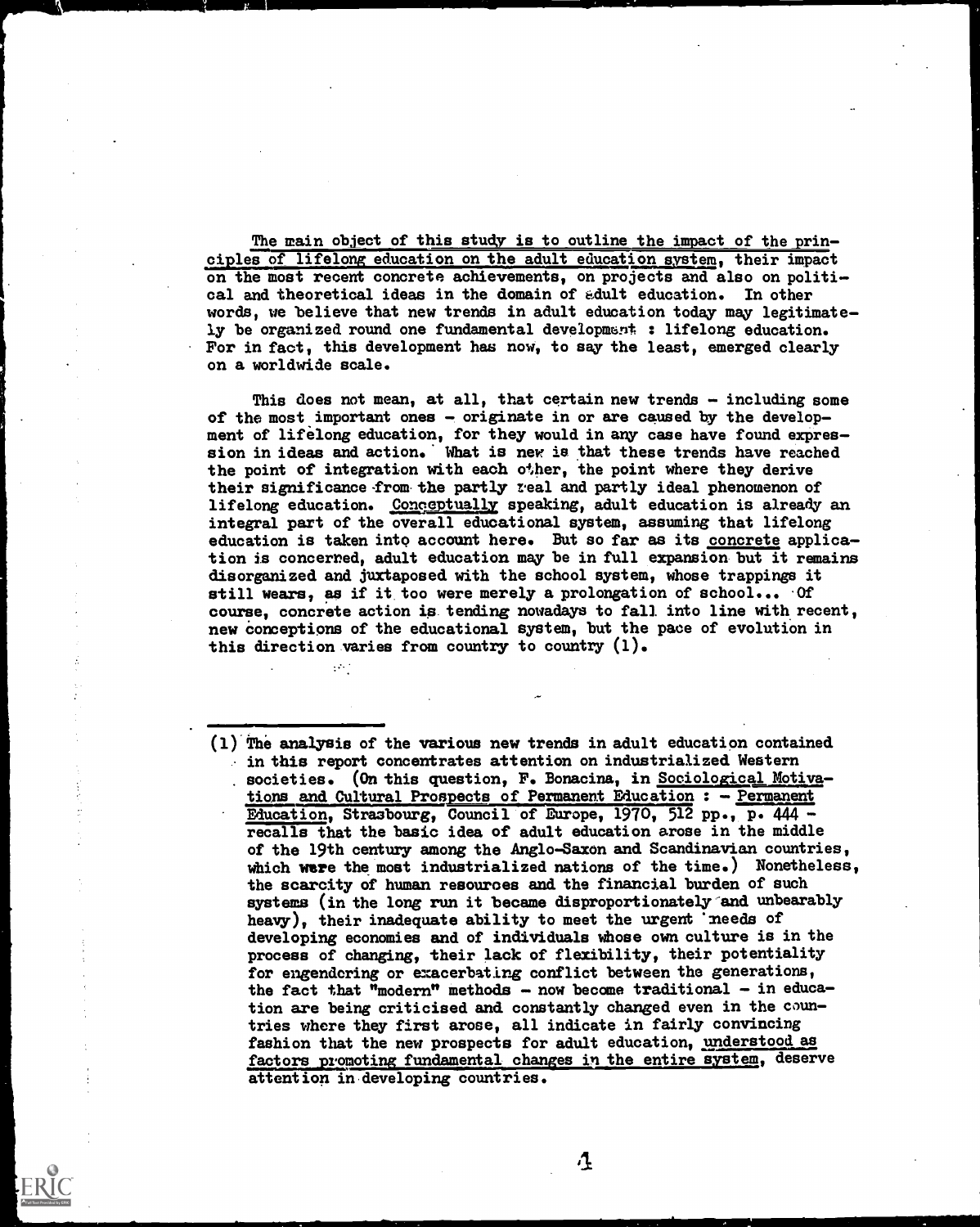# I - TRENDS TOWARDS INTERNAL INTEGRATION IN ADULT EDUCATION. CONTINUATION OF THE SCHOOL SYSTEM'S CHARACTERISTIC FEATURES AND PRIORITIES IN PHASES OF DEVELOPMENT

1. Many industrialized societies are currently endeavouring to reconstruct their educational systems by integrating lifelong education into them, as an increasingly important component. But such a policy does not, as yet, mean that the principles of lifelong education are part of a reform revolutionizing young people's formal education, in the light of present new prospects for adult education. School education remains in fact rather than in theory - a closed circle involved in a general process of renovation (sparked by "changing societies") and its structure is determined within the limits of the selfsame system. Running parallel to this are attempts to define adult education as an increasingly diversified yet increasingly integrated system. It, too, has its own specific laws, as well as a strong tradition weighing on its development - which must meet the demands of rapidly advancing technology, of production and of the extension of leisure.

This is the context in which our societies are attempting to make their planning more coherent, by stressing the development of certain phases in the existing educational system. In the main, this involves vertical coordination between the school and post-school phases, and horizontal coordination between all the varied, heterogeneous aspects of post-school education.

2. In adult education, efforts are concentrated primarily on coordinating post-school activities. These tend to be dispersed, particularly since they are prompted by a variety of authorities and associations : the Ministries of Education, Culture, Scientific Research, Economics, Labour, Social Affairs, Agriculture, Defense, not to mention the part played by various administrative bodies and semi-official organizations (such as the National Employment Office, in Belgium, for example) as well as local and regional authorities. Private organizations such as the churches, trade unions, business associations and certain big business interests also stimulate them, as do schools and colleges run as commercial concerns.

This coordination or integration, as people have become aware, is still far from being an accomplished fact, at least in those countries which have so-called competitive market economies (1). A multitude of

 $-2 -$ 

<sup>(1)</sup> In the socialist countries, especially the USSR, centralization has made a uniform solution for the entire country necessary. However, centralization should not be carried so far as to encroach on educational content, for this would impoverish education.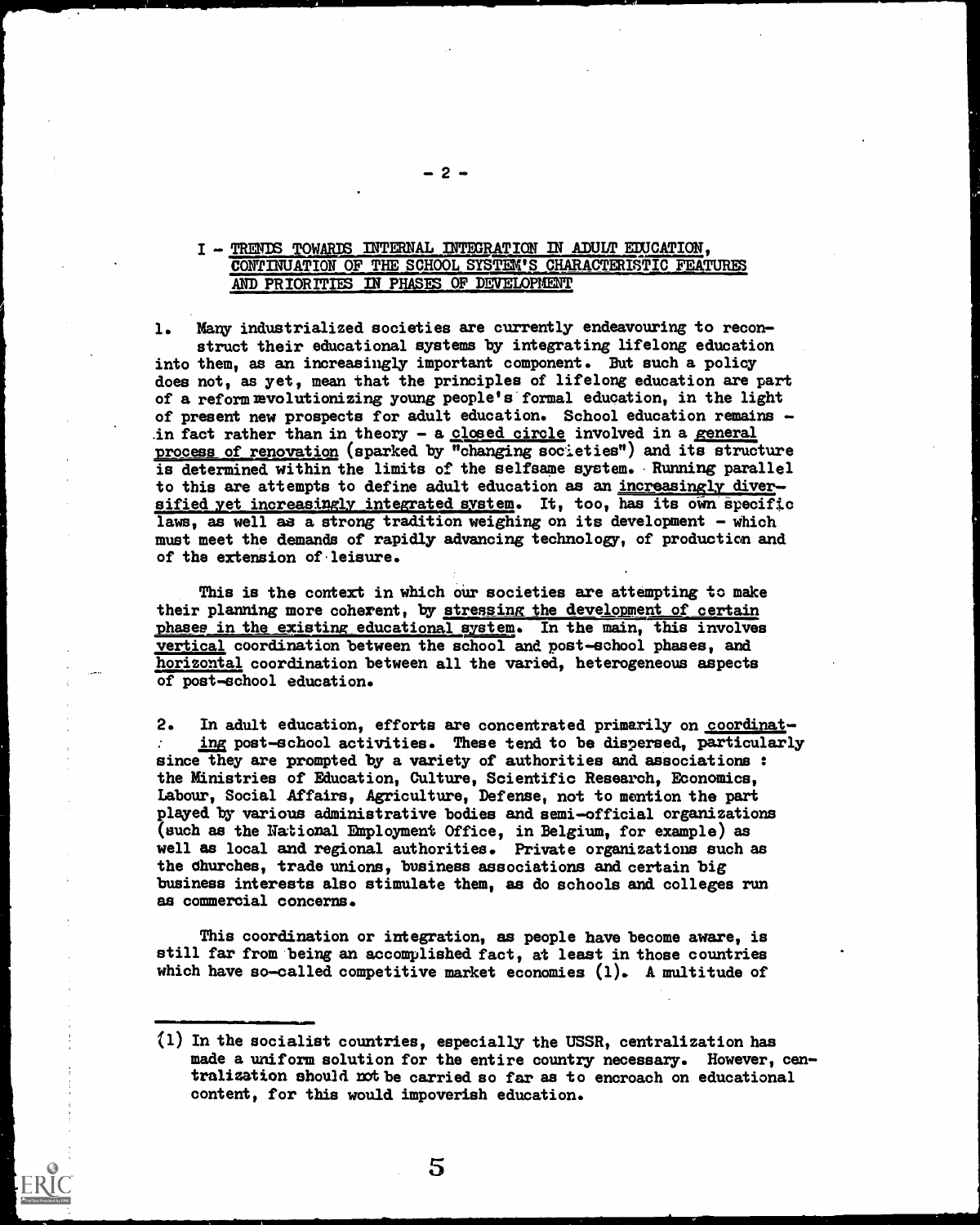organizations play some part in adult education, while maintaining inadeqw4te or purely nominal contact with each other. Among these, we find a multiplicity of public and private bodies operating without commercial or other profit-making motives. However, there would be a twofdd advantage if private initiative were to be coordinated within the framework of a national organization : on the one hand, private initiative enjoys greater freedom and has fewer built-in guarantees against extinction than a public institution, and is therefore, in theory, more readily adaptable to renewal and consequently less threatened by torpor and routine; on the other hand "... national organization prevents charlatanism, coordinates occasionally identical efforts and subjects results to the necessary criteria of efficiency."  $(1)$ . This is certainly an optimistic view of the intrinsic qualities of private and public action, but functionally speaking there is some basic truth to it.

As examples of "concerted training" in adult education we may mention the following organizations in Belgium : the Belgian Office for Productivity- Growth (which has been in existence since 1951), the Industry-University Foundation and the Administration-University Institute. Here we have three effective coordinating organizations linking industries, administrations and universities, the two latter concerned uniquely with scientific management training. In addition to these, private companies are continuing individual experiments in Belgium but even in such cases they draw their inspiration from the ideas disseminated by the abovementioned combined associations. It may accordingly be claimed that the trend towards unity of action in adult education is no dream, but a practicable and achievable aim (2).

OMINIM4IMMOINEMIN.J..

(2) See also H. Hartung, idem, pp. 159 et seq. There have been many moves in Belgium towards a system of adult education. Since 1961, the National Employment Office has set up centres of accelerated training for adults, which are either managed directly by the Office, in collaboration with the Office or by the centres themselves, with government approval. This Office was abo entrusted with "taking part in expenses inherent in the selection, professional training or reappointment of personnel recruited by employers, with a view to establishing, expanding or converting business enterprises." In 1962, a Consultative Council for Employment and Labour was formed to determine the "optimal occupation of the active population" required to "satisfy the needs of the national economy for labour, in both the qualitative and quantitative senses." The big labour unions have also made a solid contribution in this field. Yet when one looks at the situation as a whole, despite the valid instances of cooperation mentioned, it all remains extremely diffuse.

<sup>(1)</sup> H. Hartung. "Pour une education permanente". Paris, Fayard. 1966  $232$  pages.  $p.163$ .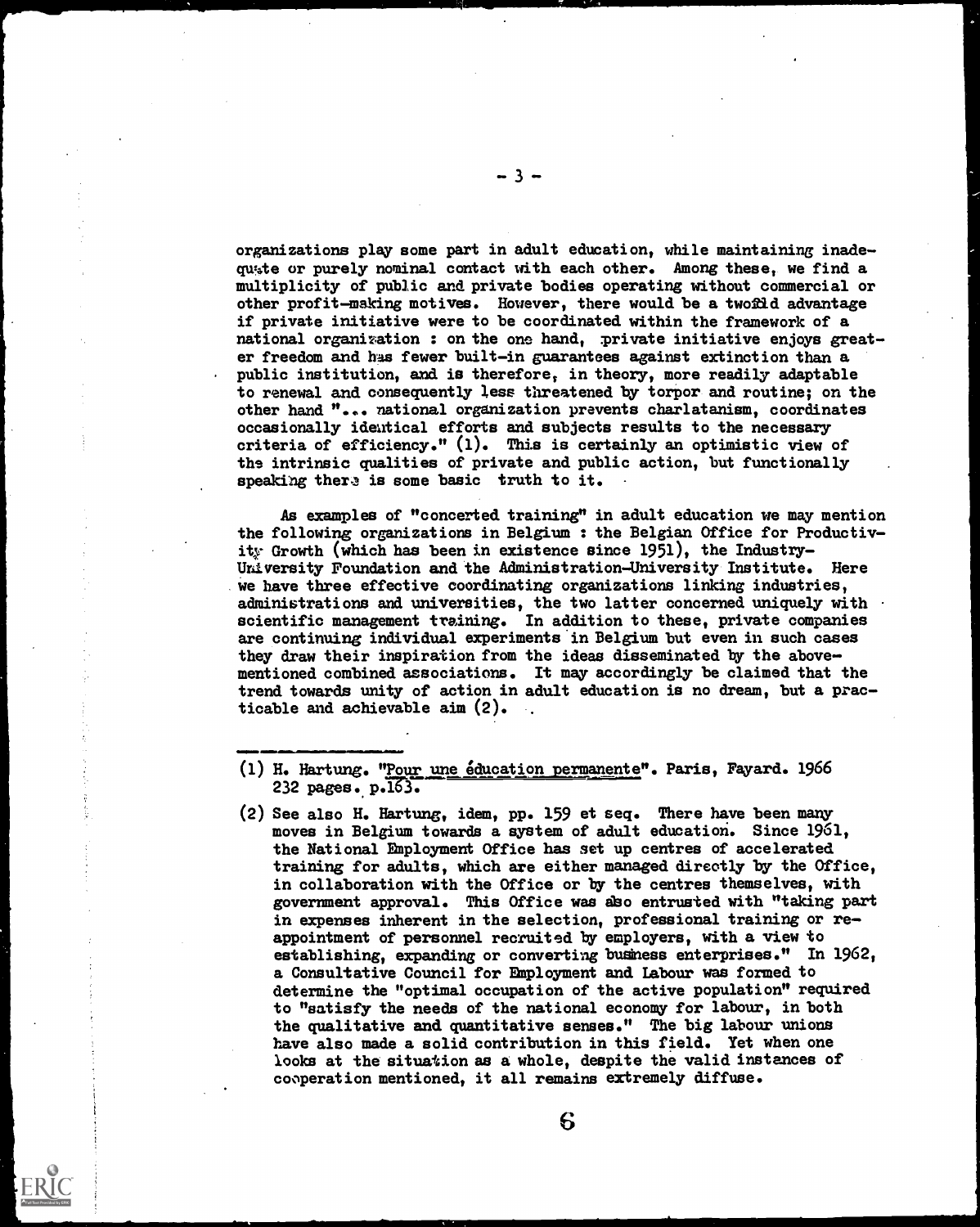On the subject of this widespread trend towards the development of adult education, Tietgens (1) notes that it must "... of course always be based on what the school has done, but a start can be made on systematising its institutional structure without regard to the scope and degree of school reform". This puts the present ambiguous situation in a nutshell.

Nonetheless we may note here that there now exists a concept of the independent development of adult education, whereas hitherto it was associated with school education, in the sense that it was usually conceived of as a prolongation of school.

Adult education should produce "functional demands" for changes in the school system. "The organization of adult education, its objectives, methods, atmosphere, functional requirements, will demand radical changes in the present formal education system (including the university), traditional school structures being gradually transformed to their image"(2). This influence of adult education on schools should in turn transform contemporary societies, as well as the life of modern man and its significance. We find the same fundamental hypotheses in a large number of reports, and especially in those of Rector Capelle, Tietgens and Rasmussen, dratted for the Council of Cultural Cooperation (3).

 $3.$  And indeed, the most prominent new trend  $-$  and an omnipresent one  $$ in adult education consists in considering it exclusively as a part and function of the overall educational system, which is itself undergoing a radical change following the application of the principle of lifelong education. The fundamental relationship between adult education and the concept of lifelong education is at present the innovation with the deepest and farthest-ranging consequences of all.

(2) Extract from a report by H. Janne: Permanent Education, Agent of Change in the Present Education System. Council for Cultural Cooperation. Council of Europe. Strasbourg. 1969.

7

(3) J. Capelle. The Development of Permanent Education in Prance. Council for Cultural Cooperation. Council of Europe. Strasbourg. 1968 H. Tietgens. Permanent Education in the Federal Republic of Germany. idem. W. Rasmussen. The Concept of Permanent Education and its Application

in Denmark. idem.

<sup>(1)</sup> H. Tietgens, <u>Restructuring Education</u>, in <u>Permanent Education</u>. Op. cit. P. 353.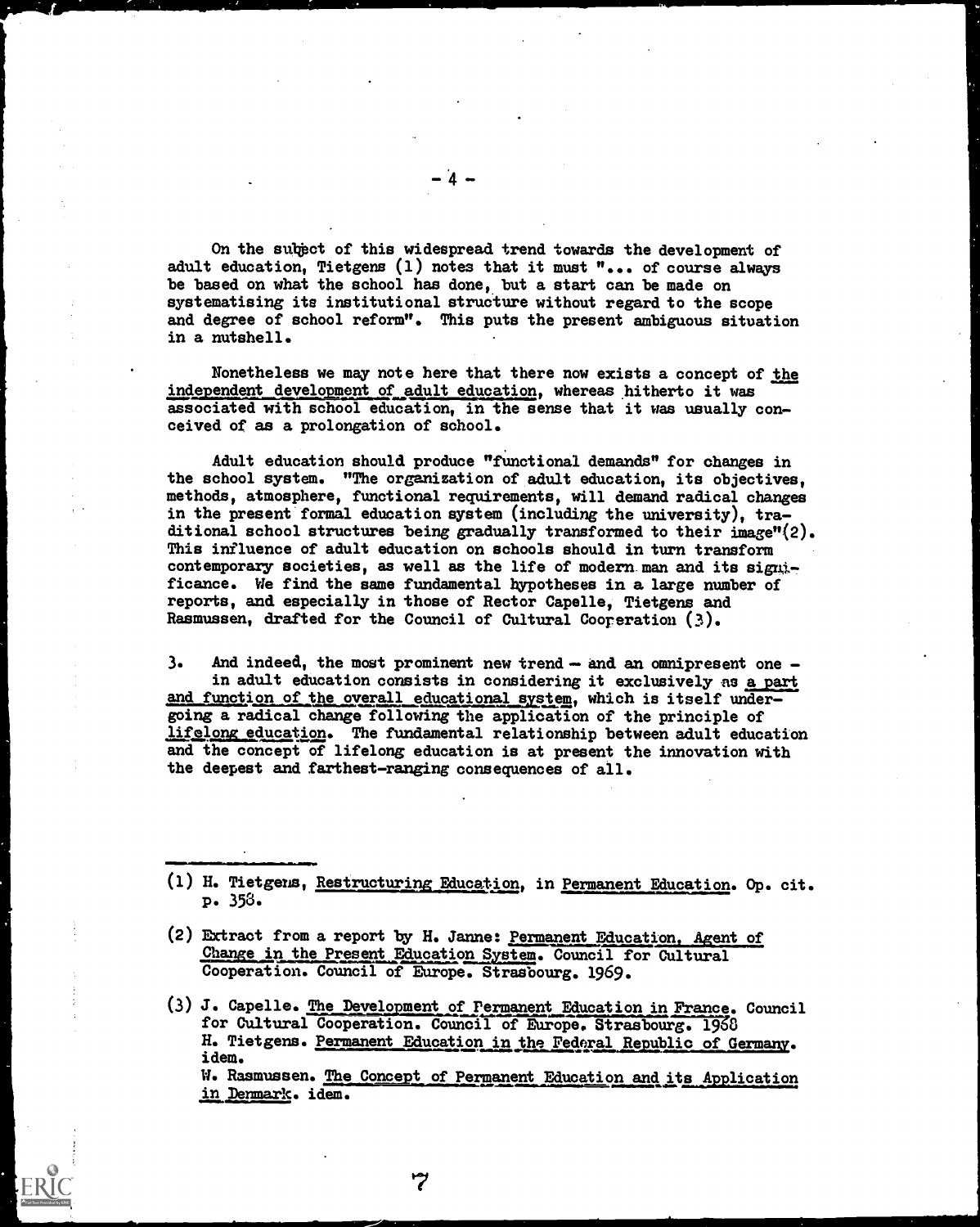4. But while the educational system based on lifelong education

represents an ideology which in a manner of speaking we may des cribe as universally acknowledged on the theoretical and political level, as well as on that of international organizations, the list of concrete achievements remains short. We are still reduced to talking in terms of "wishes," "experiments" or, at best, of "projects". Nonetheless, it has now begun to exert an empirical influence, more and more noticeably, on the overall process of innovation which can only be regarded as the reaction against an outmoded school system lacking adaptability. In this respect, it permeates concepts used in working documents in most countries and at all levels, although meeting with strong resistence in the form of the inertia inherent in existing structures, interests and states of mind : the path from words to action is a long one...

The concept of lifelong education is making a far stronger mark, on the other hand, on the many achievements characteristic of the speedy and varied developments in adult education. For the latter is far more receptive to that principle than school education can be, given the fact that even if it is influenced by the idea it remains more concerned with future prospects than with "operational" activity. The very inadequacy of school education to cope with the rapid evolution of society makes the principle of lifelong education the only realistic alternative and the only meaningful objective, since the battle of ideas has already been won. This transitional situation explains why empirical achieve ments tend more or less consciously to use lifelong education as their term of reference, as the grain around which to crystallize.

#### II - PREDOMINANT PATTERNS IN THE EMPIRICAL DEVELOPMENT OF AIULT EDUCATION

# A. Developments in adult education relating to professional activity

5. Discussions and current achievements in the development of adult education take place on two levels : that of basic professional training, of a general (and partly cultural) nature, and that of profesgional qualifications, involving the achievement both of the qualification concerned and of some "cultural fulfilment" (in both work and leisure activities).

Better-defined aims (even if they are controversial ones) have accordingly been assigned to adult education, which in itself amounts to a new trend. For many years, those who made statements on postschool education sought to be "... neither precise nor constructive about the action to be taken or the choice to be made among the possible real solutions". Their main object was apparently to "conceal group or class conflict beneath a veneer of agreement on fundamental questions,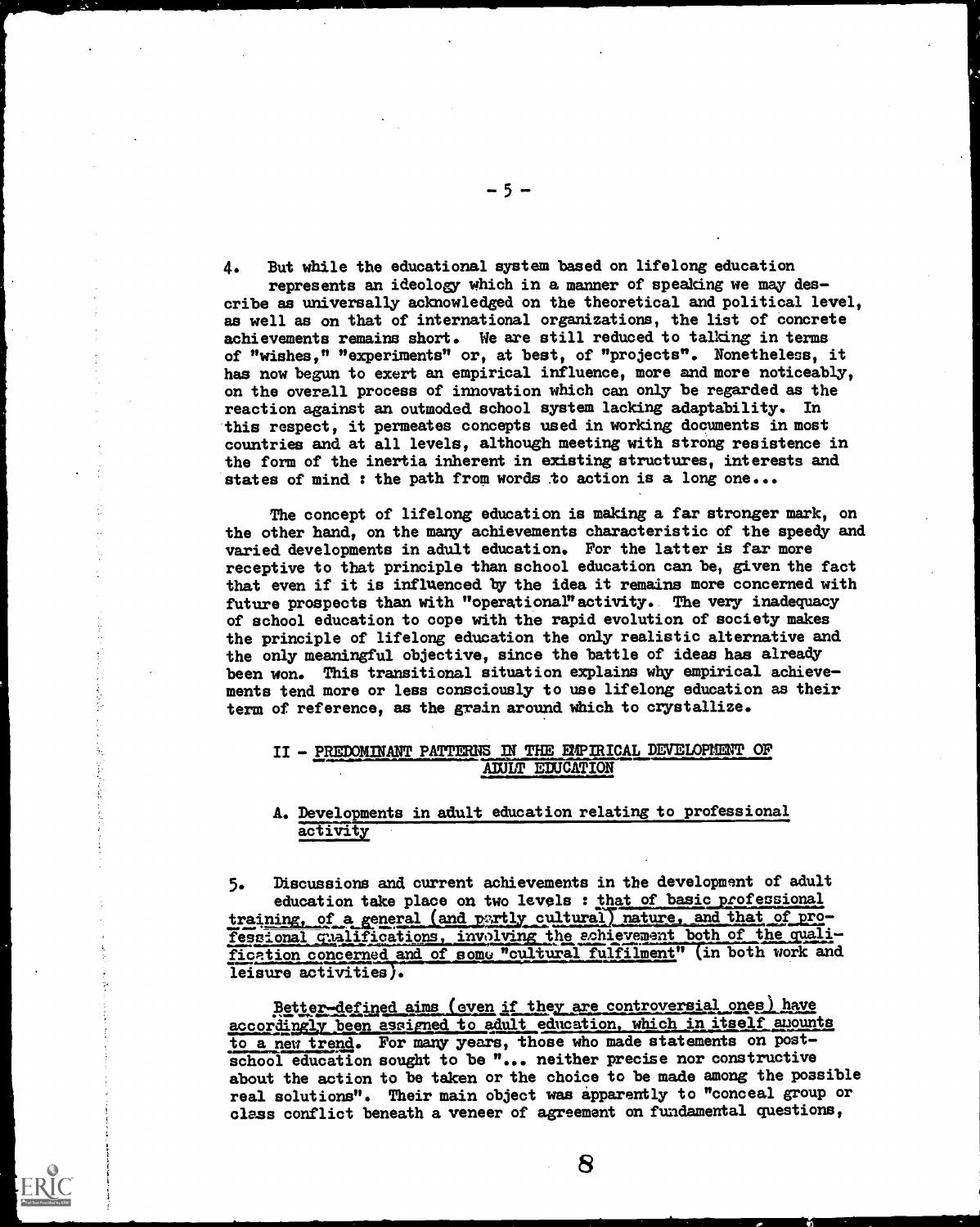stress unity over orientation and general direction and deliberately minimize real conflicts of interest and intention dividing individuals and groups" (1).

People are no longer content with such general language today and tend to define objectives which take political realities into account and which can be assessed systematically.

On this subject, we may recall the definition of the minimal right to education for all individuals, as proposed by the Marly Conference, which the Council of Europe organized in May, 1967. This right should comprise the following :

- a basic education, variable in length according to country
- a professional training, generally apart from compulscry school-attendance
- a continual education involving both the improvement of professional training (2) and access to cultural, leisure activities.

It may be seen, therefore, that the longstanding distinction between education for economic purposes and education for purely cultural reasons (in widely different areas, by the way) is now tending to lose its meaning, so far as adult education is concerned.

We say "tending" since controversy on this subject is still extremely heated (3) : some authorities continue to regard adult education as if it were aimed only at enhancing a person's socio-professional rating; others believe it should have the additional aim of developing individual culture, taking this term not in the narrow sense of erudition, but as

- (1) W. Taylor. Policy and Planning for Post-secondary Education. A European Overview. Council of Europe. Strasbourg. 1970. p.31
- (2) The term "professional" does not only mean "active" people, here, but covers all kinds of post-school activities, including - for example - the housewife's work.
- (3) "One dement, however, is yet far from having been recognized either in theory or in practice, namely the close and organic link which exists between professional training and general education..." P. Lengrand. An Introduction to Lifelong Education. Paris. UNESCO. 1970. p.62.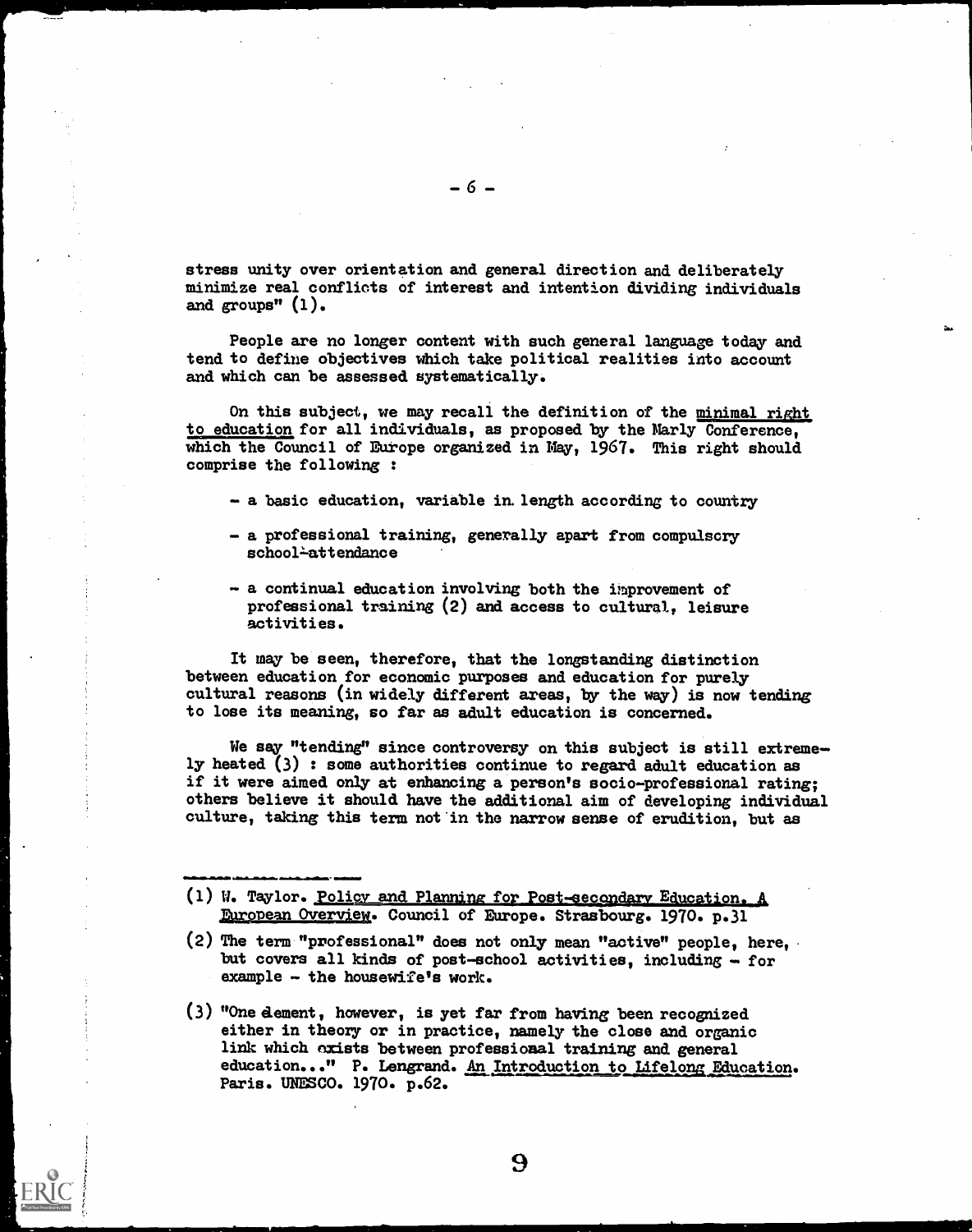meaning the creation of a "state of mind" improving "the capacity to communicate, to understand our times and to know oneself"  $(1)$ .

 $-7 - 1$ 

Our comment on this second group is that it comprises the defenders of "total training", that is, training which includes both basic general culture and a deeper, more individualized culture acquired in the course of his or her working life and at other times as well (whereas for the first group, an individual who wishes to widen and deepen his culture can only do soapart and separately from his professional life).

The first group express their attitude more or less as follows : "Any-thing not of a technical nature with immediate application springs from a humanistic illusion, and training in it can lead only to wasting time and money. It any case, it concerns only the man, not the worker, and the latter is free to cultivate his personality if he wishes, but apart from his professional life. The State or tho business manager need not interfere in questions which by definition remain personal (2).

6. The second group have a dual answer to that standpoint :

- seeing no further than the improvement of men's technical capacities and envisaging "human problems arising out of leadership or team work" with no cultural dimension, and uniquely as "elements in the acquisition of additional techniques" is to turn the worker into a man "depersonalized by technology, humiliated by the machine, a Leateless being in an artificial world, degraded by the invitation to believe that progress consists first and foremost in material gain"(3). However, "a profound process of evolution is transforming 'society', regarded as individuals subordinated to one another, into a 'community' linking people through coordination. The modern worker, whatever his training and hierarchic status, will not submit to being a pawn on the immense chequerboard of the mysteries of productivity, or to being another man's creature : he wants to be adult, responsible, consulted yet free to choose"  $(4)$ .
- (1) H. Hartung. "Pour une éducation permanente". Op. cit., pp.56 et seq.
- $(2)$  H. Hartung. idem. p. 51

.11=1.11111

- (3) H. Hartung. idem. p.52. See also B. Schwartz. A Prospective View of Permanent Education, in Permanent Education, Op. cit., p. education should not be subservient to employment.
- (4) H. Hartung. idem. p.52.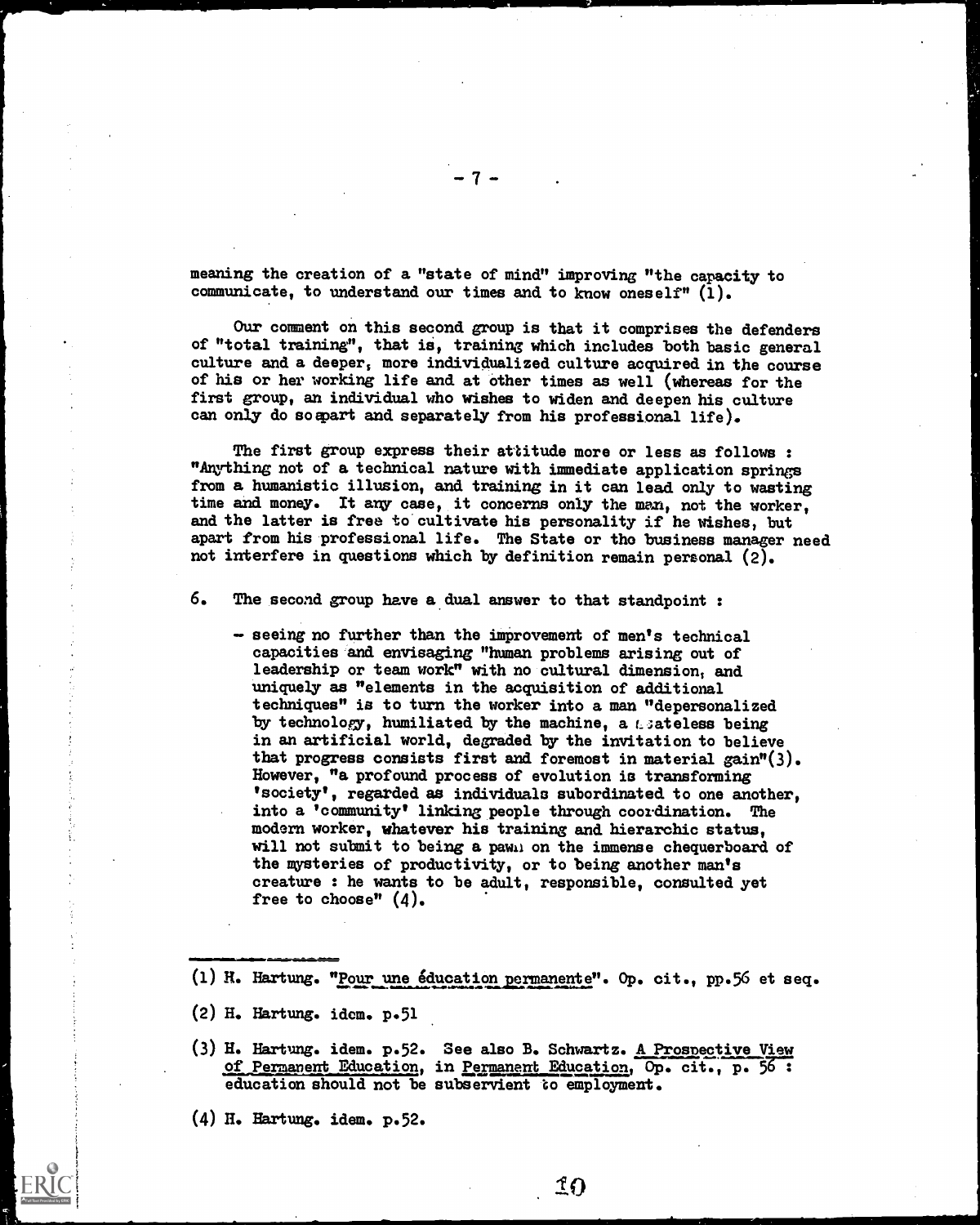- Pedagogic reality must also be taken into account : however specialized education may be, it "will be received through the spoken or written word; it will use Aristotelian or non-Aristotelian logic; it will form part of a context, being 'before' one operation and 'after' another, which cannot be ignored; it will correspond to a way of thinking..; the moment it is received, especially when the chosen method comes to be applied, it will require exchanges with other people who in their turn will have to understand and accept new forms of work, without restriction; it will therefore need intellectual flexibility, a feeling for adaptation and understanding of others. And this necessary base, this indispensable common plant onto which any other specialized improvements may be grafted later on, corresponds to the very definition of culture" (1).

The new trend is consequently to try and make total training widespread, even if such an aim can only be achieved to a very partial degree. The obstacles in the way of developing adult education, the controversy sparked by that development and the interests at stake provide a ready explanation for this situation. But the very trend towards "total training" accounts for attempts to coordinate post-school activities : only their integration into a totality will enable that aim to be achieved.

## B. Developments in adult education relating to non-professional activity

7. This is the domain of all aducational action relating to extraprofessional activities with a socio-cultural aim : cultural and leisure activity, family and civic life  $\ldots$  as seen at work in sociocultural (or socio-educative) associations : in young people's hostels, for example, "houses of culture" or action aimed at bringing local communities to life...

The aims, content and method of present-day socio-cultural action face three major problems :

- the "challenge of the primacy of work and profession" in societies where adaptability, keeping oneself informed or keeping one's knowledge up to date for professional reasons are indispensable, and where the motives for social promotion

(1) H. Hartung. idem. p.54.

111.1111160111111

- 8 –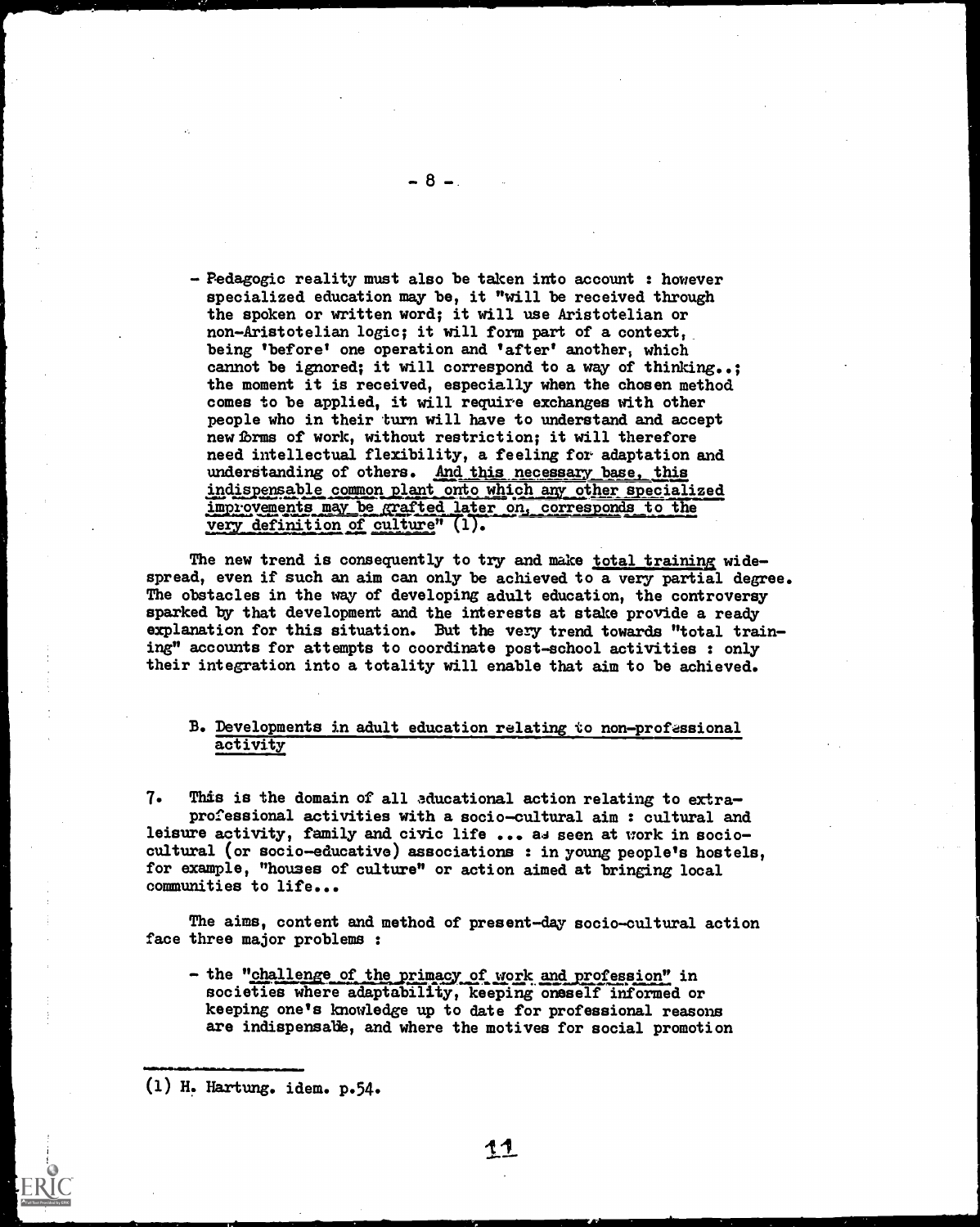in conjunction with the unceasing aspiration to improve standards of living will inevitably grow stronger  $(1)$ ;

- the motives for "... participation in communities which the complexity of social, economic and political life makes indispensable, at the risk of throwing the structure of these over to oligarchies which would turn man's surrender into a process of conditioning" (2) and which confront us with the dilemma corresponding to the ambivalence of man's own fundamental needs, "allocentric and egocentric at the same time" : how can we "graft participation in the various centres of collective life onto seemingly withdrawn behaviour, onto private and family life" (3) ;
- $-$  cultural consumption  $-$  whether commercialized or not  $$ leading to man's personal development rather than to his alienation from society.

 $\cdot 8.$  The new approach to a solution to these problems consists in trying to eliminate the barrier between the two areas which at first sight have little in common with each other  $(4)$  : training in the professional environment and training in the socio-cultural environment. We may refer here to our report presented to the International Association for Social Progress (5) which takes note of the essential points contained in documents submitted by various national departments on the use of leisure in lifelong adult education : "if we had to summarize the

- (1) For A. Moles and F. Muller (in Adult Motivatbns to Thought Structuralization. Council for Cultural Cooperation. Council of Europe. Strasbourg. 1969. p.73 et seq), motivations towards culture, in order of importance, include social promotion, the desire to understand the world, "social brilliance" (entertainment), sublimation of creative instincts, games, competition and the collector's mentality. The authors also show in their study that the interest in one's profession is among the strongest.
- (2) H. Janne. "L'utilisation des loisirs pour l'education permanente dns adultes. In Le Progrès Social. 3rd series. 58th year. No. 115, May-June, 1970. p.53.
- (3) "L'éducation permanente du type socio-éducatif devant les problèmes de la societé francaise." A communication sent in the name of the Rational Institute for Popular Education (France). Minutes of the AUPELF conference held in Abidjan in 1970. 306 pages. pp. 250-264.
- (4) B. Schwartz. "Pour une éducation permanente". in Revue Education Permanente. No. 1. March 1969.
- (5) "L'utilisatbn des loisirs pour l'education permanente des adultes" Op. cit. in Le Progrès Social.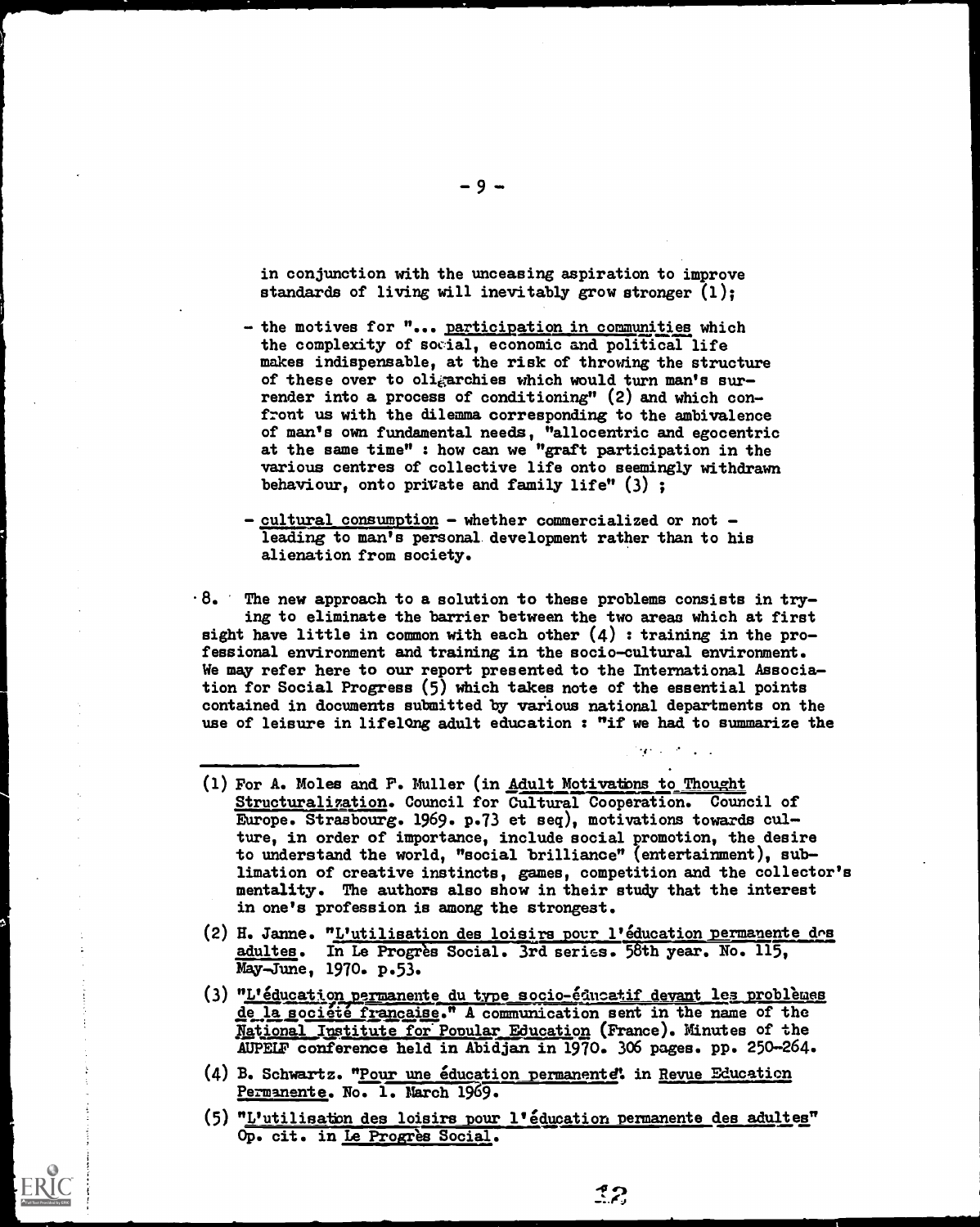significance of the effort involved in these national reports we would say that they reflect the desire to move from social progress through the standard of living to the enhancement of man through his way of life." As the Swiss report puts it, the problem is to accede to the social phase of the 'art of living' (1).

#### III - CONSEQUENCES OF THE PATTERNS CHOSEN

A. Educational changes stemming from the working environment

9. The labour market is currently undergoing profound changes, and this process will grow more marked in coming decades. The intellectual, professional, social and geographical mobility which already characterize it require people to adapt themselves to the new situation and mean that men must be prepared for it. And they do so through their working environment, for this is an area where motives for learning are particularly strong  $(2)$ : A. Moles and F. Muller  $(3)$ , commenting on an investigation carried out at Annecy, in France, note that the "privileged" centres of interest among the people questioned were linked to "utilitarian" concerns, and that their vocation or metier emerged as one of their dominant interests. The objective need as well as the desire for training have become a powerful factor in the development of production in the United States.

"Business enterprises on the other side of the Atlantic are increasing their efforts in personnel-training due to ... the profound conviction that the future of an enterprise is no longer determined by financial or technical investment but by the intellectual and professional capacities of the men grouped within it"  $(4)$ .

(1) Idem. p.54.

- (2) See the Annecy enquiry into self-educating attitudes, in J. Dumazedier. "Vers une civilisation du loisir". Paris, Le Seuil 1962.
- (3) Adult Motivations to Thought Structuralization. Op. cit., pp. 40 et seq.
- (4) J. Chedaux. "Révolution culturelle dans l'entreprise américaine". in Revue Impact. Brussels. June 1971. Ne. 41. pp. 77 et seq. This is also one of the major themes in Radovan Richta's "Civilisation au carrefour" (Laffont-Gonthier, Paris, 1968).

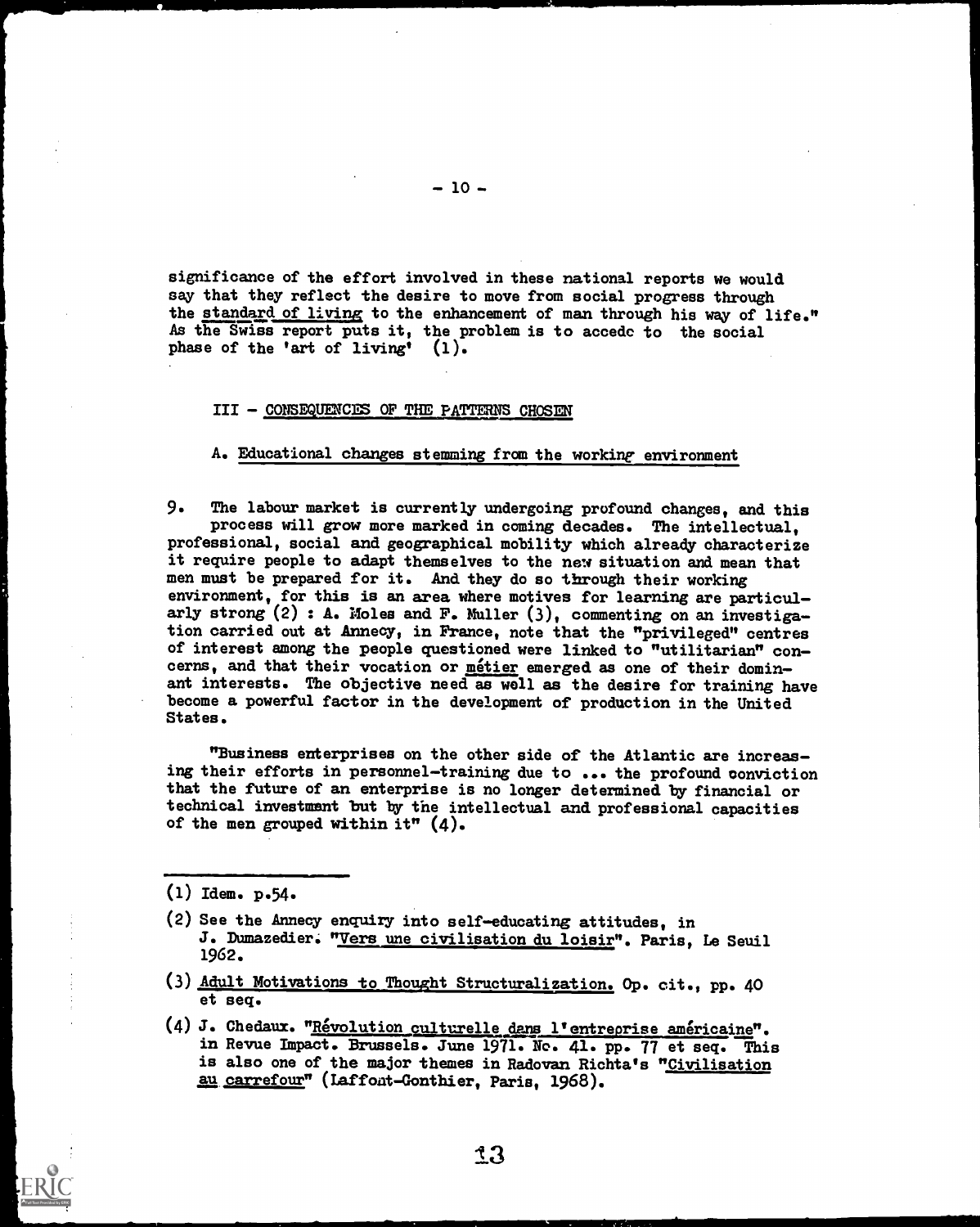Observations such as this imply the need for a real industrial pedagogy which Maddison (1) defines as follows: "... industrial pedagogy- shares with the processus of teaching and learning generally the need. to inculcate a wide diversity of skills and motivations throughout almost the whole span of human existence and on a steep curve of economic and social demand. It does so in a particular framework : that of productive labour".

But the latest trend in training which springs from the working environment is to combine the search for professioral training with the individual's cultural fulfilment. It is becoming increasingly clear that dependency on a socio-economic context should not give rise to a technocratic orientation in education.

10. The dual aim of education may find expression in various ways :

- (1) In action stemming from the working environment itself :
	- Increasing importance is given to human factors in training programmes (among the subjects dealt, priority goes to human relationships at work, for example); education offered by businesses aims at personal improvement on the individual's part, in conjunction with professional accomplishment; I.B.M.-France organizes courses on any subject whatsoever provided that a certain number of staff-members request it. Also deserving of mention is the system in the United States of "tuition aid refund plans", the aim of which is to impart new knowledge to a person in direct or indirect relationship with their present or foreseeable employment.
	- Examples of a new kind of relationship between higher education and business include action undertaken in France by the University Centre for Social and Economic Cooperation (CUCES) in conjunction with the Lafarge Group. CUCES policy is based on two principles: the so-called "institutional stage" in the course of which the business remains responsible for training, and the "pedagogic stage" in which the training in the strict sense is given by engineers from Lafarge who have, however, received prior pedagogic instruction from CUCS experts. The business accordingly retains its independence and CUCES acts like any service agency, making an exclusively pedagogic, methodological contribution.

ين

<sup>(1)</sup> J. Maddison. New Trends in Educational Technology and Industrial Pedagogy. Antwerp, Belgium. International Audio-Visual Technical Centre Foundation. 1971. p.13.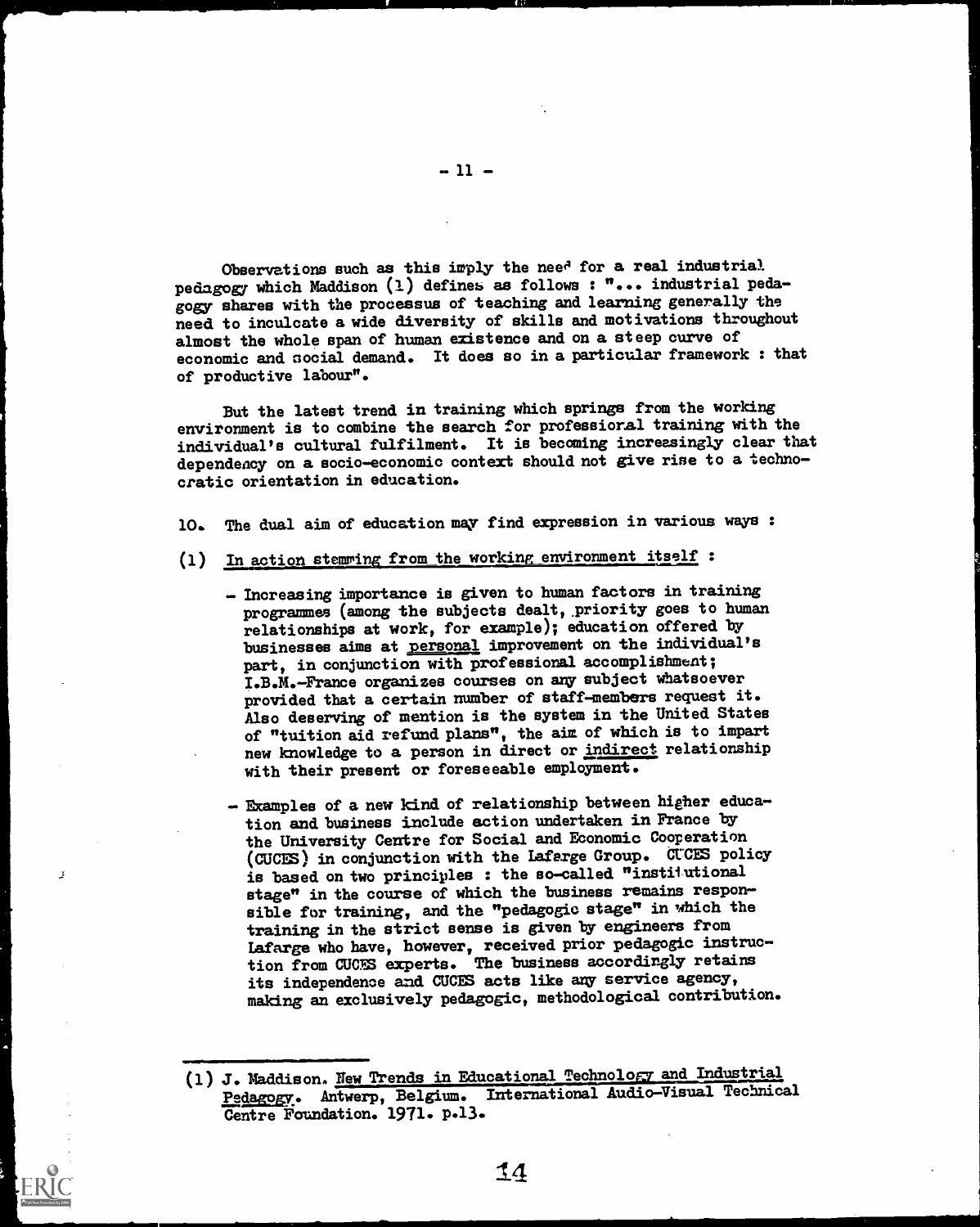(2) In action outside the working environment :

An example of this is the training given by the big trade unions in Belgium, in the fields of business management, productivity problems, social problems and the psychology of work (this latter branch is intended mainly for union delegates, union representatives on the worker-management committees, officials and militants). This is only a supplementary illustrative indication, since a profusion of examples would not, in our view, serve any useful purpose in this text  $(1)$ .

#### B. Educational changes based on non-professional activity

11. We have found few analyses, in the bibliography available to us, of adult education and its achievements in non-professional fields. The contrast between this and the abundance of material in professional fields is striking.

One of the reasons for this disparity would seem to be that this is a domain not obviously and directly linked to the economy, from which immediate and well-defined needs emerge and conflict with needs that have no apparent urgency and are in general vague, despite the fact that in the long run they are more important for man's destiny... (2).

Yet already at the present time we find W. Taylor noting that many individuals have thereby become aware of their interest (in both senses of that word) in continuing their studies, and have accordingly registered for more systematic programmes endorsed by recognized qualifications, either to prepare themselves for a specific profession or vocation or to improve their position in an area where they already practise such professional activity (3). The issue in reality is that of becoming aware of a mutually advantageous dialectic taking place between work and leisure; it implies the "consumption" of culture, and through this creates the subjective need for new kinds of social and working relations  $\epsilon$  apted to

(1) See in particular the addenda to Hartung's book (Pour une education permanente") in which the author outlines a panorama of achievements in lifelong education in four countries : The United States, the Soviet Union, Belgium and France.

.1

- (2) "There are certain basic intellectual tools to which the student must be exposed and certain basic information that he must acquire in order to be an educated man in the modern world and to form an accurate image of himself and his society." P. Coombs. The World Educational Crisis, a Systems Analysis. New York. Oxford University Press. 1968. p.179.
- (3) W. Taylor. Policy and Planning for Post-secondary  $F^*$   $\sim$  is  $\sim$  1 European Overview. Op. cit.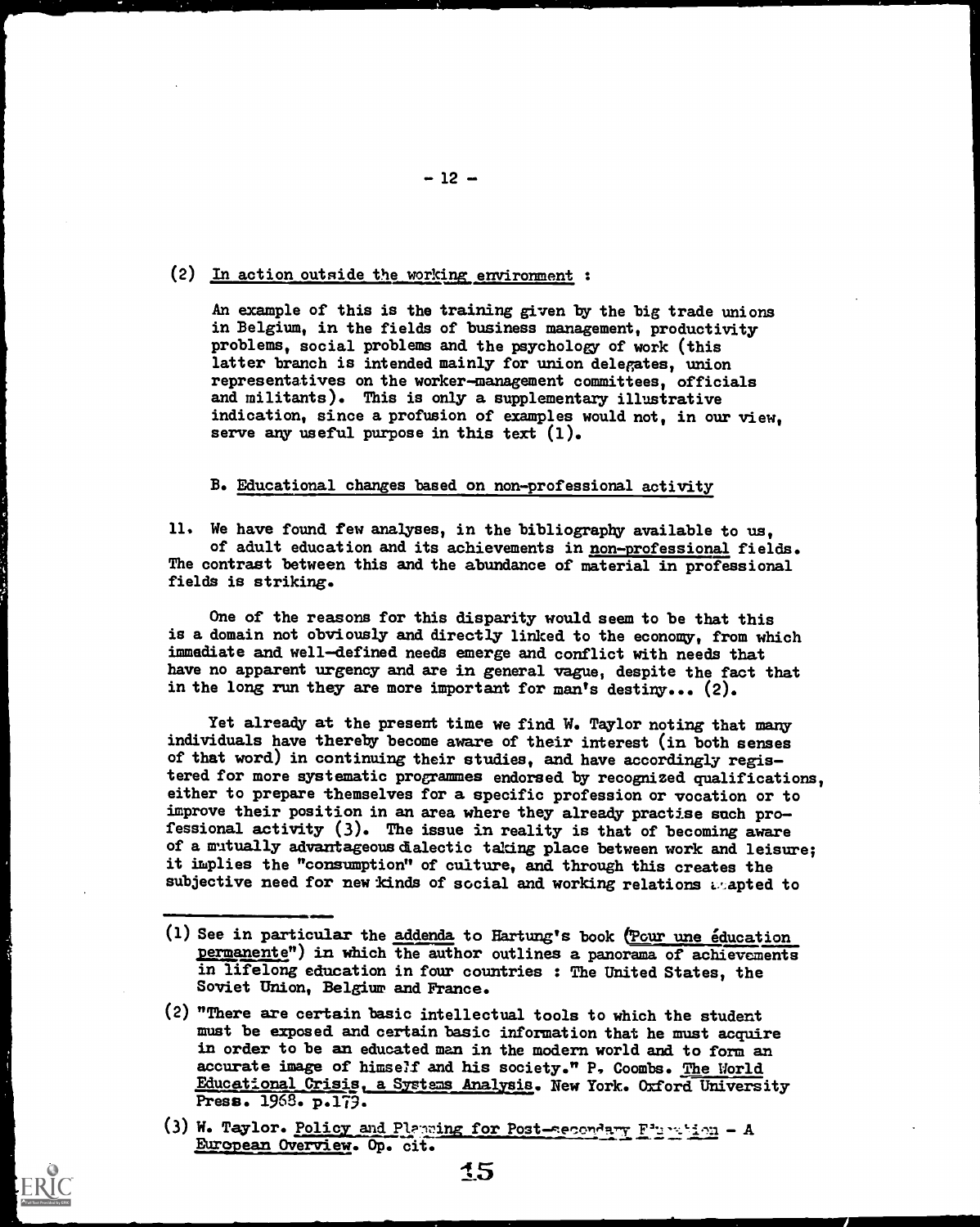a more cultivated man. On this point, Lengrand (1) concludes : "One and the same man has to live through these two facets of existence, and the manner in which he reacts to either will have deep repercussions on the content of the other."

 $-13 -$ 

For several years and in all countries the problem of "cultural action" has been the subject of thorough research based on many experiments carried out by private and public organizations. One of the most important among recent studies is the volume published under the editor ship of P-H. Chombart de Lauwe (2) entitled, "Aspirations et transformations sociales". It contains a discussion of "theoretical, methodological and epistemological problems arising out of social change and out of the genesis and role of aspitations involved in this change" (3).

M. Imbert (4) outlines in particular the ends, aims and methods of cultural action. Although his analysis is confined to France, it emerges as potentially applicable to many industrialized societies. He distin guishes between two major lines along which experiments in "cultural development" have been conducted.

On the one hand, a "technocratic" option "confines cultural action to specific areas of knowledge and artistic expression, isolating the other sections of individual and collective life (work, civic life, etc.)" (5). This trend concentrates on an economic approach to culture and talks in terms of production, distribution and consumption, regarding the cultural message as if it were a transmittable object and minimizing problems of meaning and participation.

On the other hand, the second option, known as "cultural action and overall development", "is linked to fulfilment of the intellectual and emotional life and to bringing forth the potentialities inherent in each milieu, in each culture or sub-culture"; it allows for the great variety of human activity (physical, intellectual, artistic, political...) and it gives priority to the aims of participation, communication and expres sion rather than to those of distribution and transmission.

- (1) In An Introduction to Lifelong Education. Op. cit. p.64.
- (2) Paris. Editions Anthropos. 1970. This work gives an account of studies by researchers from 16 countries who met in 1967 and 1968 under the aegis of UNESCO for conferences in Dourdan and Montrouge (France), grouping members of the International Association of Sociology, the National Centre for Scientific Research (Paris) and the Practical School for Higher Studies (Section VI, Sorbonne, Paris).
- $(3)$  Idem.  $p.11.$
- (4) "Aspirations collectives et évolution des organisations culturelles". idem. pp. 245 et seq.
- (5) Idem. p. 248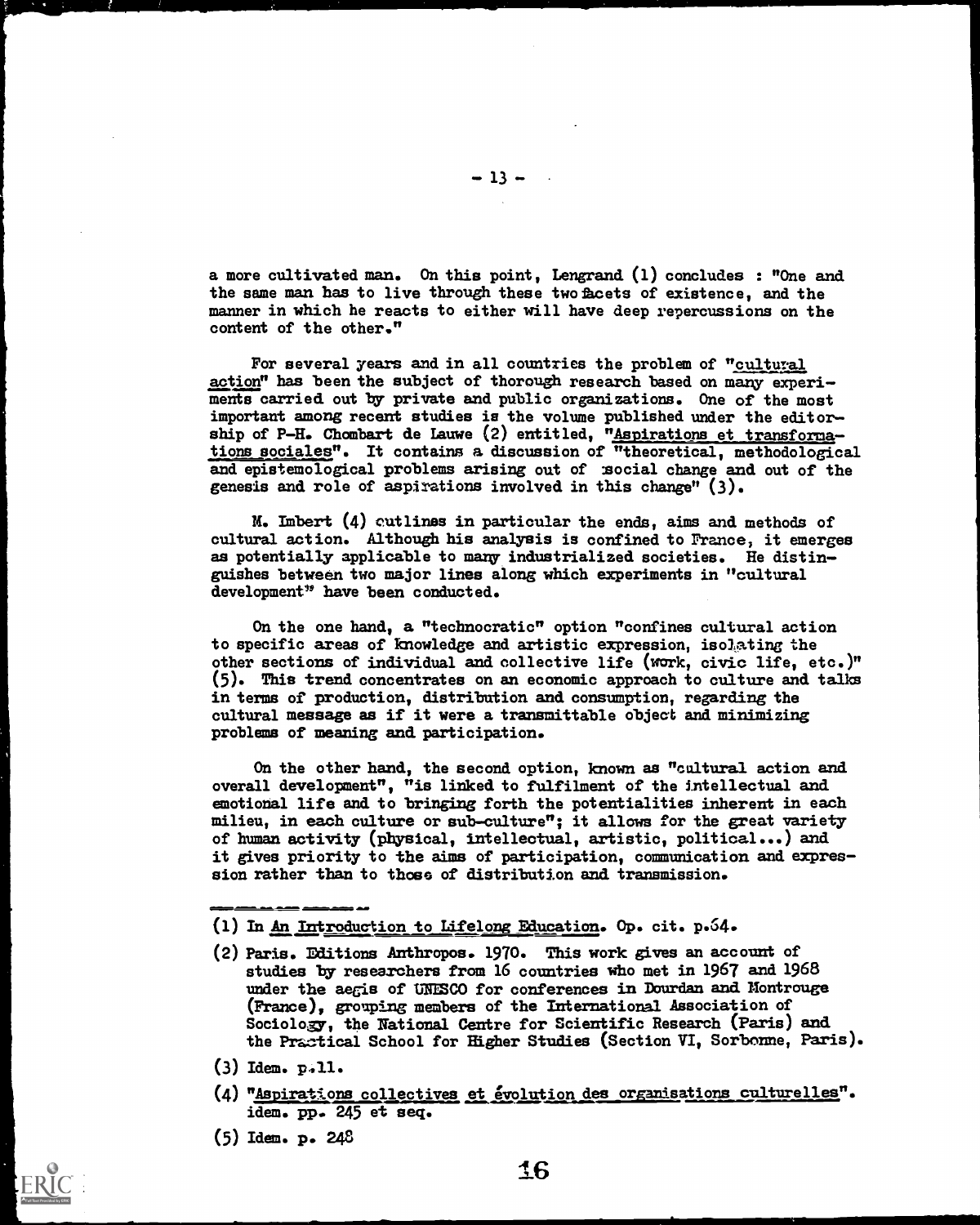This second option clearly corresponds to the aims of lifelong education.

## C. Improvements in the quality of adult education

12. Various media are currently being used to increase efficiency in adult education; prominent among these are new technological methods of education and more self-directed, individualized work.

Many specialists are putting all their hopes in "educational technology" to improve the quality of adult education  $(1)$ . This term is surrounded with an aura of confusion and preconceived ideas and must be defined. Ifaddison prefers to use a definition based on a point of view shared by a group of education and communications specialists (2) rather than one based on an individual judgment. He says that educational technology consists in "the development, application and evaluation of systems, techniques and aids to improve the process of human learning" $(3)$ . The trend today is to move away from technology in education and towards a technology of education, the first involving "a set of equipment, the elaboration of ad hoc messages and the incorporation of technology into traditional teaching activities"  $(4)$ , and the second being "systematic application of the resources of scientific knowledge to the process through which each individual has to go in order to acquire and apply knowledge" (5). The tendency, therefore, is to construct pedagogic method round the student (learning) rather than round the teacher (teaching)  $(6)$ .

- (1) New trends in educational communication are also described in terms of "new media", "approach through multi-media", "apprenticeship resources"; they are elements of the "systems approach"...
- (2) G. Hubbard. Just another Jargon Phrase? in NCET News Bulletin. No. 2 Summer 1970. p.l.
- (3) J. Haddison. New Trends in Educational Technology and Industrial Pedagogy. Op. cit., p.14.
- (4) (5) H. Dieuzeide. Educational Technology and Development in Education. Paris. UNESCO. 1970.
- (6) It may be seen that educational technology goes much further today than it did about ten years ago, when new media involved were essentially film, radio and television (cf. Hely. New Trends in Adult Education "From Elsinore to Montreal". UNESCO coll. (monogr. on education IT). Paris. 1963. pp. 130 et seq.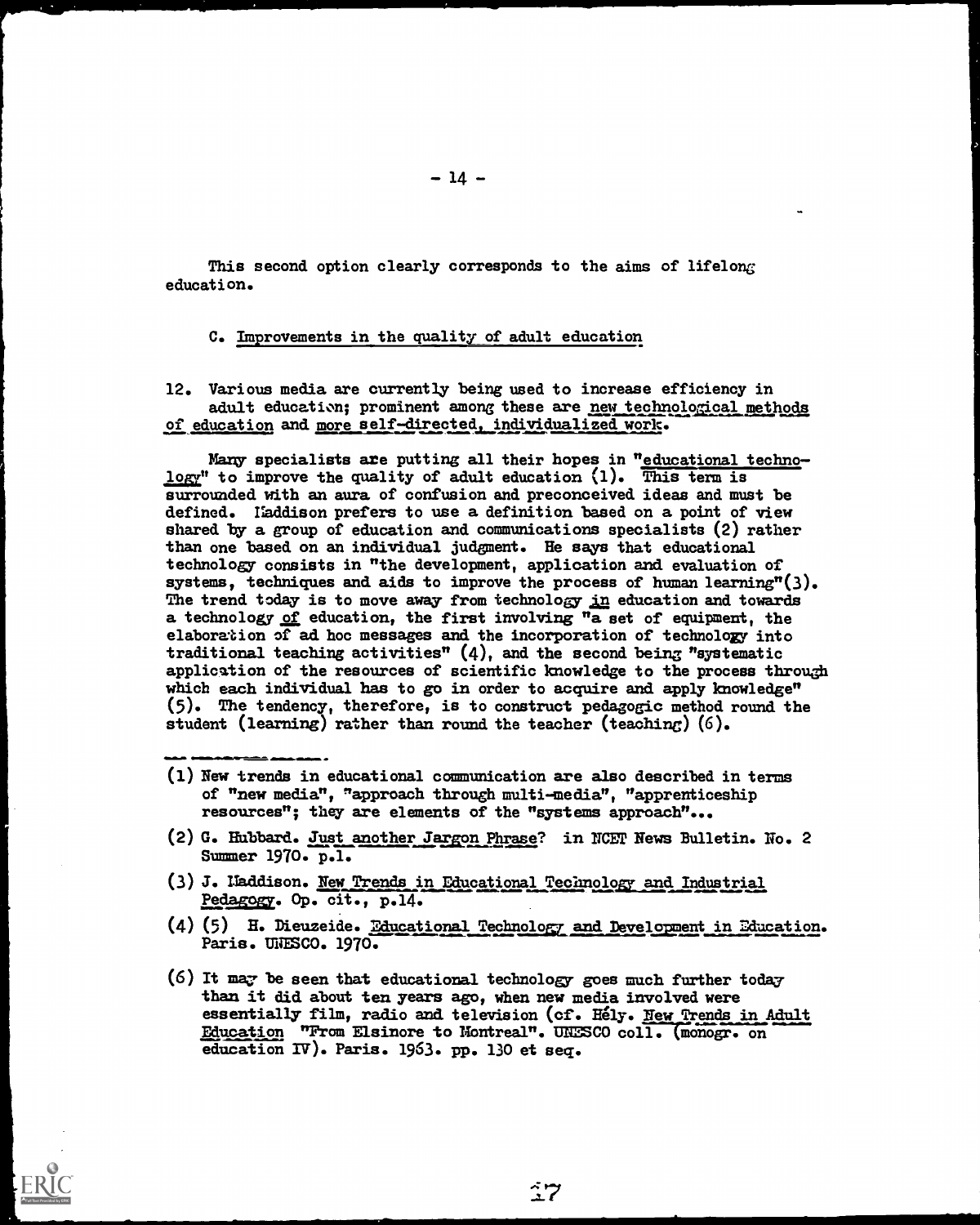The "systematized multi-media approach" plays an important part in the practical application of educational technology. This involves combining a cluster of media and methods. In Britain, the "Open University" uses television, radio, correspondence courses and special manuals. The Bayerischer Rundfunk has been dispensing instruction through its "Telekolleg" since 1967 corresponding to higher education : this is "systematic and programmed direct teaching by televizion and is combined with correspondence and home study methods and complementary consultative group work" (1). In Paris, the Conservatoire des Arts et Nétiers (C.N.A.M.) uses closed-circuit television, distributes videotape recordings and transmits TV programmes over a special wave-length (2).

-15-

The consequence of using educational technology (contrary to somewhat hastily-formed opinions among certain critics) will be to step up the student's personal activity. He will be led more and more to acquire knowledge and skills for himself without direct aid from a teacher. In such a context, the teacher's role is completely changed : he has to analyse the content of programmes, translate them into concrete form so that they become self-educational aids while at the same-time maintaining direct contact with the student. His aim "... is mainly to stimulate the latter and provide him with the kind of intellectual trairing which results from communication with an experienced, well-informed person" (3). In order to encourage self-directed. studies the school system must also be changed so that it prepares the adult to make a habit of directing his own studies (people must "learn to learn").

13. Pedagogic methods are being renewed in various directions simultaneously. For example : (a) programmed learning shares with computer programming the idea of dividing the intellectual content to be transmitted, thought or learned into sequences of small units ("frames"). These are acquired stage by stage, each stage requiring endorsement through an answer from the student to a single-choice question, before moving on to the next stage. According to Skinner (4), linear programmes and teaching machines both begin with this principle, as do Crowder's (5) branching approaches - according to Maddison. There has been much

- (1) J. Maddison. hew Trends in Educational Technology and Industrial Pedagozy. Op. cit., p.29.
- (2) Cf. Media. No. 2. March 1969. p.45.

MINIMINNII.111110

- (3) H. Larsson. "Développement des universités de technologie en Suède". Council for Cultural Cooperation. Council of Europe. Strasbourg. 1970.
- $(4)$  B.F. Skinner. "La révolution scientifique de l'enseignement". Brussels. Dessart. 1968.

(5) Crowder uses multiple-choice questinns.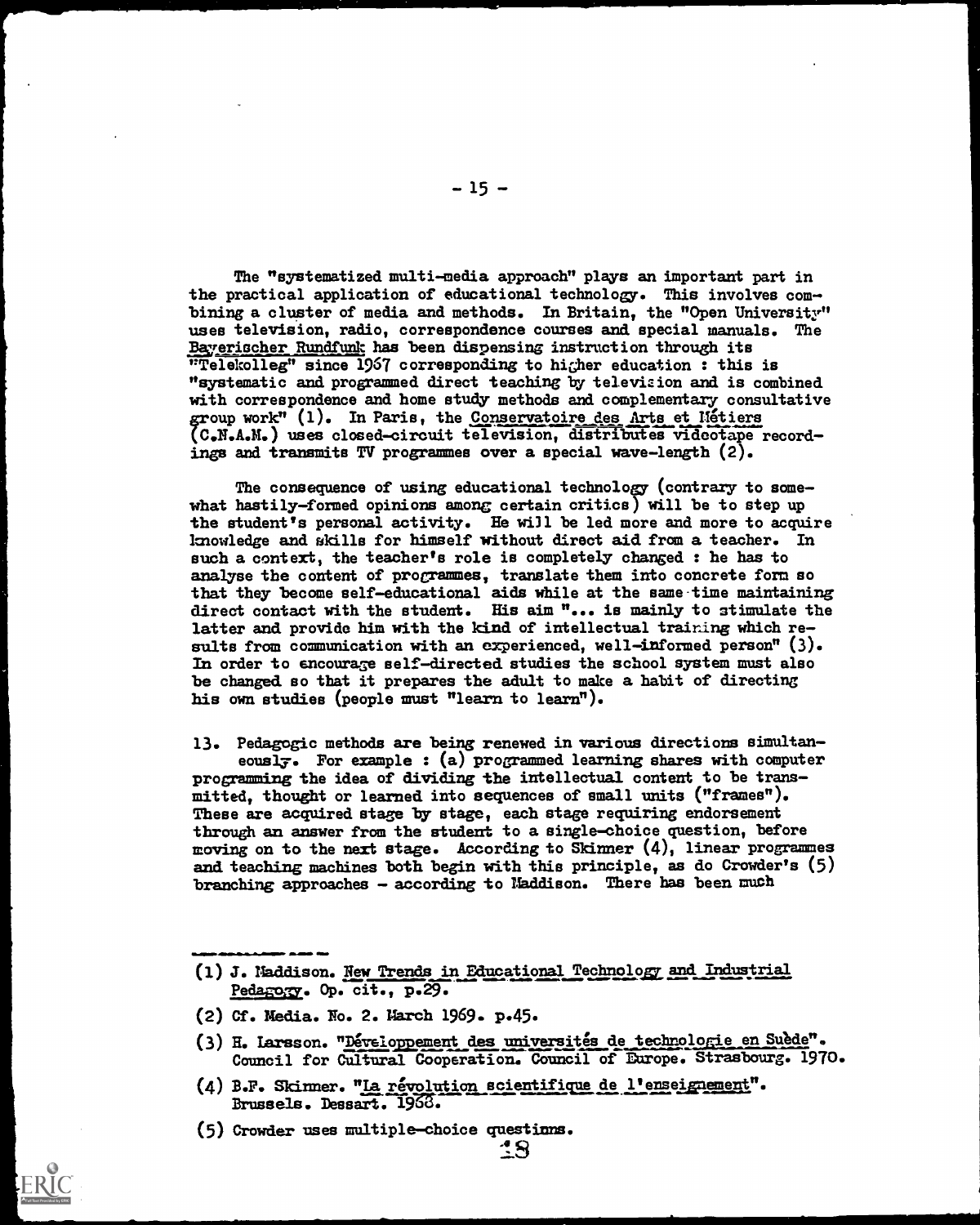positive critician (1) of these approaches and Mackenzie, Eraut and Jones (2) forecast three directions programmed teaching is likely to take in the future : there will be a growing tendency to use media other than print, to adapt teaching far more to differences between individuals, and to cease modelling new programmes on earlier programmes; (b) the systematic use of games or play in education also began recently  $(3)$ . A variety of methods ranges from highly complex procedures to the simple game of acting out a role or taking part in a psychodrama  $(4)$ , with equipment beginning with simple toys and ending with lifesize maquettes (such as the flight-simulators used in training air-line pilots). Two kinds of simulation appear to be developing considerably in contemporary adult education : "business games" and "physical model simulators".

14. At this point we should however mention that the educational impli-<br>cations of the multiplication factor are often neglected, and that<br>many educators still regard technology as a "gadget" that estranges<br>people. But "th throughout the world for exceeding the available resources. Education as an industry is at present highly labour-intensive : it is also for the

(1) G.O.M. Leith. Developments in Programmed Learning. in Robinson and Barnes (New Media and methods in industrial learning. London. B.B.C. 1963), pp. 45 - 53. By the same author : "Second thoughts on pro-<br>grammed learning". London. National Council for Educational Technology. 1969. See also A.J. Green. Programmed Learning in the Heavy Chemical Industry. in Bajpai and Leedham (Aspects of Educational Technology IV. London. Pitman. 1970). pp. 167 - 172.

**-1** 

- (2) Mackenzie, E. Eraut and H.C. Jones. Teaching and Learning: an Introduction to New Methods and Resources in Higher Education. Paris.<br>UNESCO and International Association of Universities. 1970.
- (3) Huizinga was the first to show the cultural importance of this human need, the game : H. Huizinga. Homo Ludens. London. Routledge. 1949.
- (4) Such psychological techniques are especially important, since they enable a number of behaviour problems obstructing education to be solved : thus, "mime, danoe and theatre-games, and more especially psychodramas allow latent tensions to be revealed and help solve inner problems." in M. Hignette. "Loyens et méthodes en matière d'éducation permanente. Minutes of the A.U.P.E.L.P. conference held. in Abidjan in 1970. p. 140.

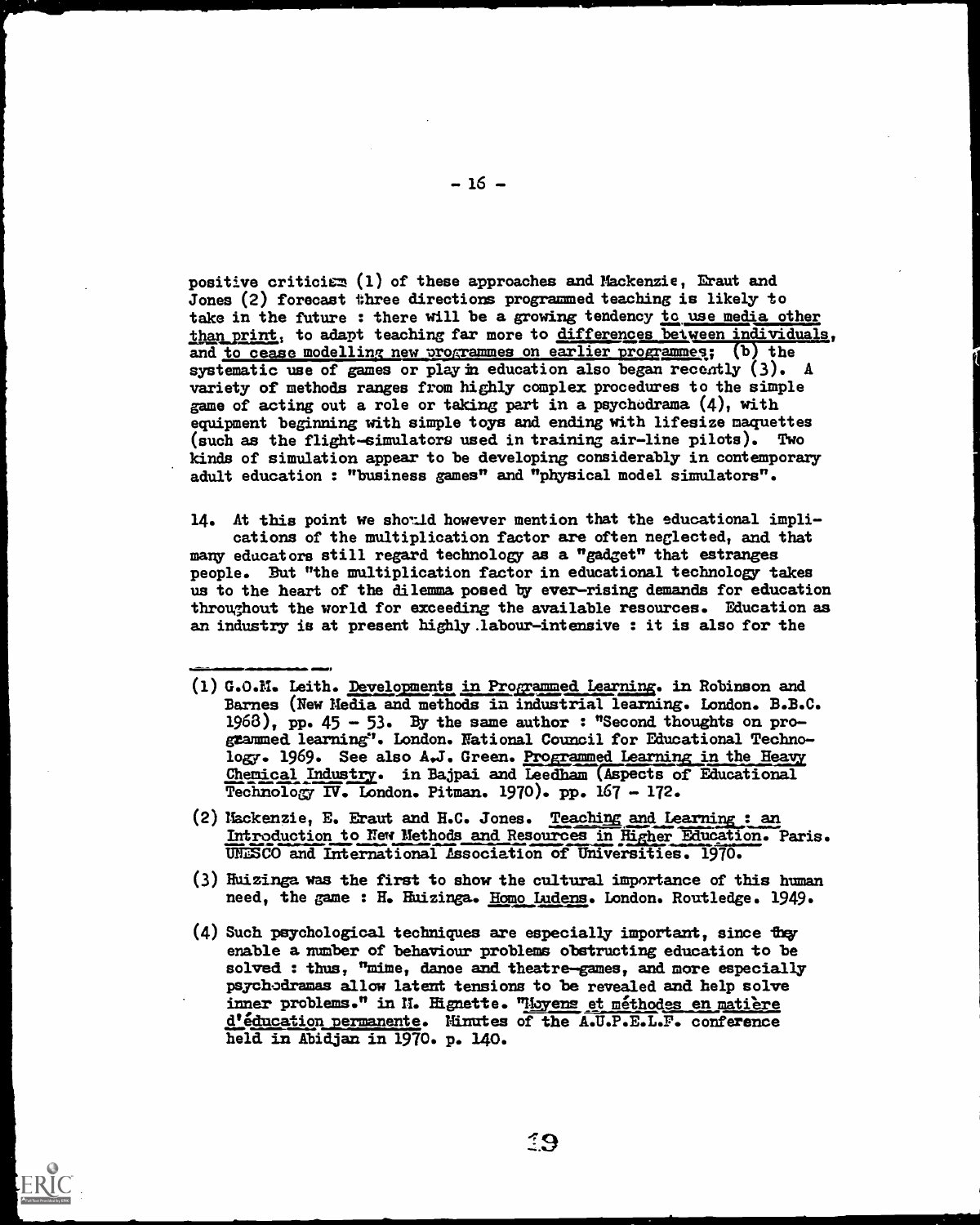most part a craft or even a cottage industry. Inescapably, if the world crisis in education is to be met, both these features of education must be drastically changed" (1).

# D. Obstacles to innovation and to new trends

15. It is not enough to say that the educational system is by its very nature conservative. Above all, we must understand the why and the wherefore of such a situation (2). To explain this, L. Cerych borrows from E.M. Rogers (3) the six variables which the latter has defined as influencing the rate at which innovations are adopted.

 $(1)$  The relative advantage of an innovation, "that is to say the degree to which it is perceived as an improvement on ideas and solutions which it supercedes": education being a longterm process, the results of innovations in method or programme can only be evaluated a long time after they have been intro duced. "A notable exception to this rule is training and retraining for specific skills as required by industry, the armed forces and other employers". Cerych remarks that this, perhaps, is one of the reasons why many educational innovations have been adopted by them earlier and more quickly than by the schools themselves, since the relative advantages of a course of programmed instruction in automobile machinery: in a fac tory, can be more easily assessed than "the results of the same method when applied to parts of the curriculum of a four or eight-year long educational cycle"  $(4)$ .

- (2) L. Cerych. Some Institutional Prerequisites of an Accelerated Innovation Process in Education. A communication to the Inter national Conference on the World Crisis in Education, Williamsburg, Virginia, Oct. 5-9, 1967. p. 4 et seq.
- E.M. Rogers. The Communications of Innovations: Strategies for Change in a Corplex Institution. A communication presented to the National Conference on Curricula and Instructional Innovation of Large Colleges and Universities. East Lansing, Hichigan. November, 1956.
- L. Cerych. Op. cit., p.5



smil.<br>1111 - Johann Carlo Balden, Abdular<br>1111 - Minister Carlo Balden, Amerikaansk konstantinopolis

<sup>(1)</sup> J. Haddison. New Trends in Educational Technology and Industrial Pedagogy. Op. cit., p.21.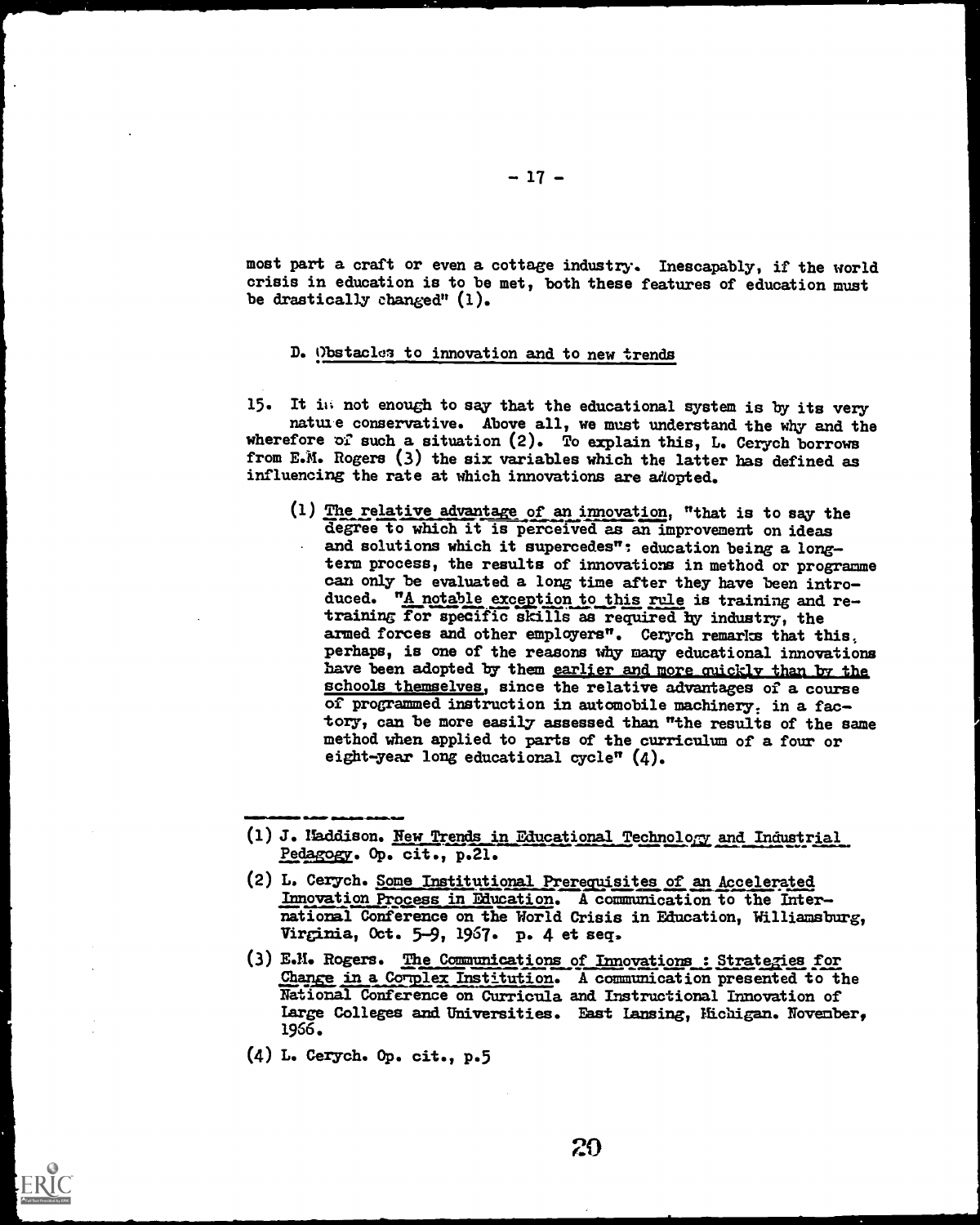- (2) Its compatibility "with the prevailing values of a given educational system constitutes probably the most notorious barrier to ... (its) diffusion and adoption". These values may be "formal" or "informal" and cannot generally be defined with any precision in the educational system; it is easier to do so in other organizations. "Educational television may be resisted because it is considered as diminishing the importance of personal contact between teacher and pupil (formal value of the system), or because it weakens the exclusive position of the teacher (role expectation). The suppression of certain examinations can be opposed as endangering the existing educational standards"... and ... " as a means of limiting the roles of specific subgroups..."
- (3) Its divisibility, that is to say, "the degree to which innovations in education can be tested on a limited basis" enabling their utility to be demonstrated before introducing them on a large scale. Education by its very nature is organized in "fragmented' fashion (formed of many schools and classes) which would seem to be "a most appropriate framework for launching innovating experiments..." But here we run up against a problem involved in generalizing an experimant : is an "experimental school" "representative"? Teachers and pupils taking part in an experiment may be "above the national average". Their motivation may have been stronger due to the very fact that they were partici pating in a pilot experiment.
- (4) Its complexity, that is to say the degree to which it is relatively "more difficult to understand and to use them (innovations) in other areas of social activity". If the innovation in question concerns "the organizational aspects of education" we often find that "new organizational schemes do not simply replace old arrangements; they are added. to or superimposed on existing structures, with the result that the new organization pattern is even more complicated than the past one..." The same is true of "purely technical innovations", which have frequently given "limited results" in the past due to "the inadequacy of their integration in the teaching process and (to) the fact that they have been treated as technical gadgets only".
- (5) Its communicability, which "can be considered from two points of view : as a problem of visibility and as one of channels. Educational innovations are certainly less visible than those in business and industry. ... The diffusion process in education is long..." because many of those concerned "simply ignore that a new way of solving particular tasks already exists". Diffusion can only be accelerated through a cam paign to inform public opinion. According to Cerych, the

 $-18 -$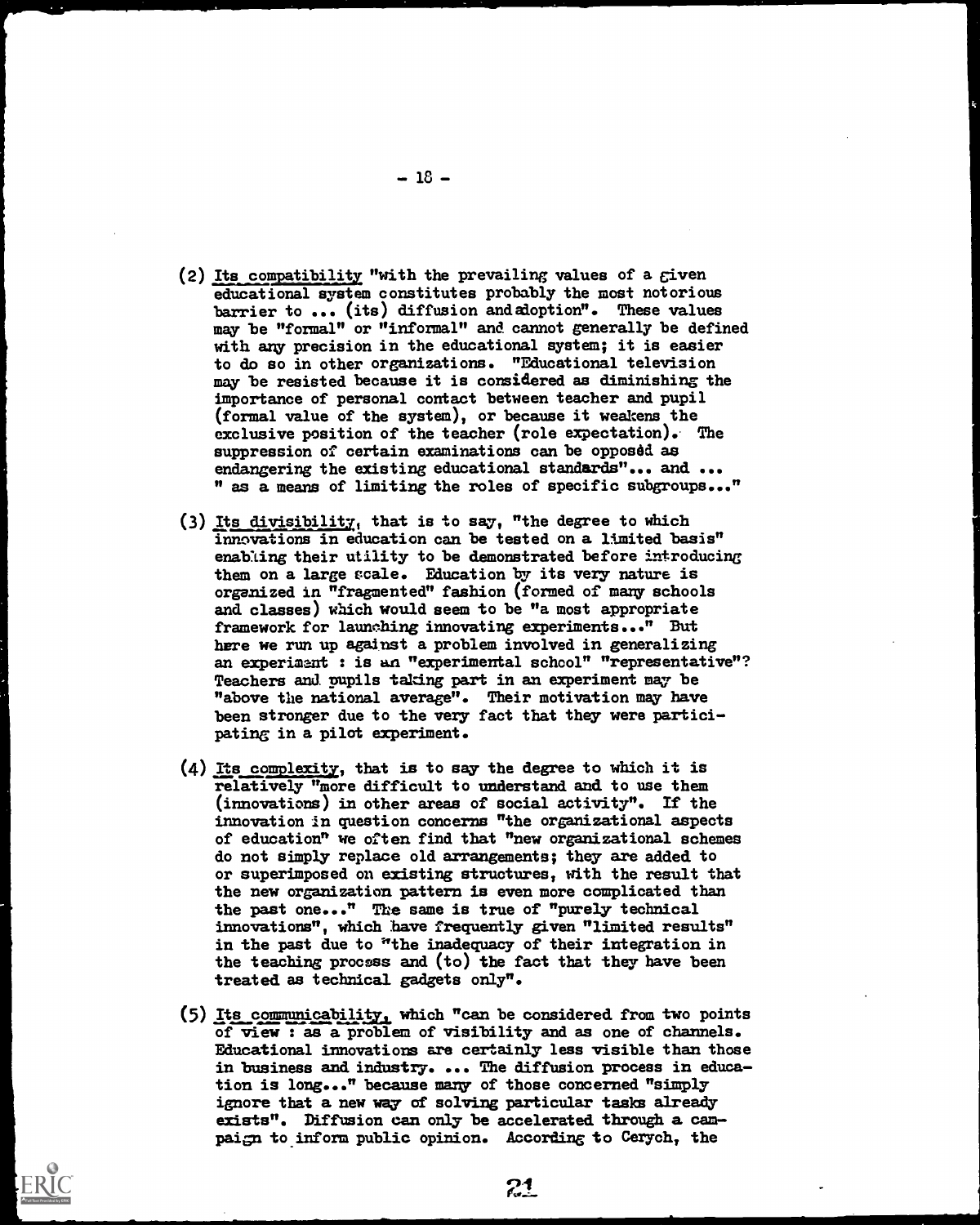reasons for this "poor visibility of educational innovation" derive partly from "the traditional role behaviour of participants in educational organizations" (1) and partly from "the type and density" of the communication channels involved. This latter reason is linked to the sixth variable under analysis, namely the decisbn-making process.

(6) The type of decision-making process on which adoption or rejection of an innovation depends. While research on this point remains incomplete (2), it would seem that decisions reached by a central authority tend to be more strongly in favour of adopting educational innovations than are individual decisions (whether these be "optional, contingent or collective", to use E.N. Rogers' Typology) : "... Though contingent and collective decisions are made much more slowly, because group decision-making is required, they are more likely to result in lasting change because of the higher degree of individual participation and commitment involved in the decision" (3).

#### $IV$  - MANAGEMENT CHANGES IN THE ADULT EDUCATION SYSTEM

16. Adult education has been far from forming an integrated whole until now. As we have seen, its organization, on both the public and private levels, has been many-sided and lacking order urtil the present time; profit-making motives have accompanied those of service, its framework has been sometimes ideological and sometimes not, it has been run for both utilitarian and purely cultural ends, and its aims have been of the most varied (professional, cultural, political, trade or labour union, administrative, social, military...), including forms of complementary training and reconversion courses organized by businesses and many different kinds of school (and university).

The currently emerging trend is to endeavour to bring this anarchic proliferation of the oomponents of adult education under control, by making it more rationalized, more organized and institutionalized.

- (1) "All measures towards change which do not evoke response in the teachers are likely to fail". A. King, Educational Management and Policy-Wsing. Communication to the International Conference on the World Crisis in Education. Williamsburg. 1967. p.21.
- (2) On this subject see A.H. Barton. Organizational measurement and its bearings on the study of college enrivonments. College Entrance Examination Board. New York. 1961.
- (3) E.M. Rogers. The Communications of Innovations : Strategies for Change in a Complex Institution. Op. cit., p.6.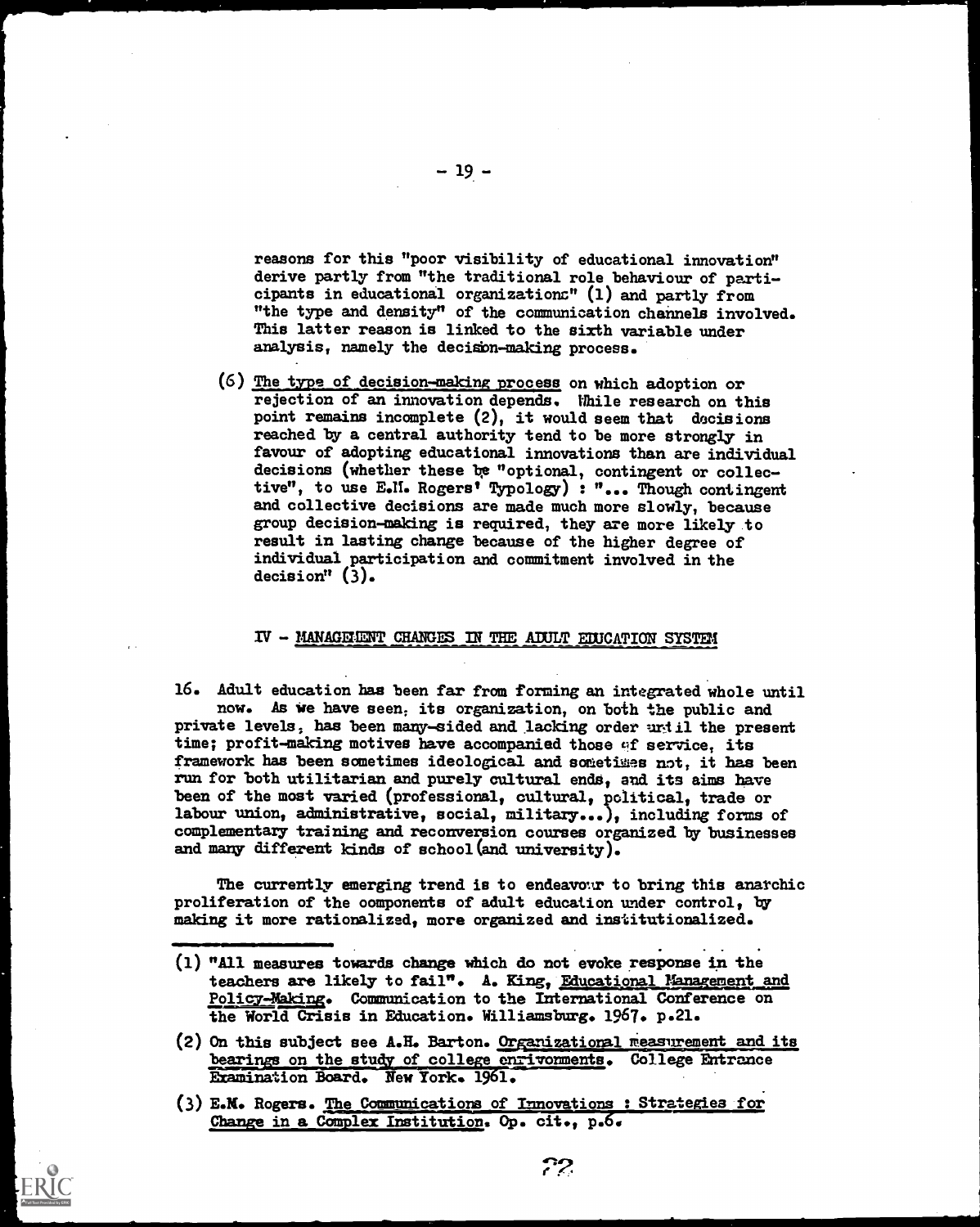# 1<sup>°</sup> New trends in management of the post-secondary educational system

17. A large number of institutions contribute to adult education, but relationships between them are lacking: they do not cooperate over installing and sharing media (1) and there is no coordination from above. This kind of liaison is the duty of the State, and in Simpson's view the rational Education Ministry should define and organize education. It should set up a liaison with all other ministerial departments whose activities could affect education, with all purveyors of cultural and recreational media and in fact with every public and private body concerned.

 $18.$  The increasing need for adult education and the parallel movement  $$ more and more noticeable - in favour of meeting that need, are giving rise to dispersion, to conflicts over who is to perform this or that task, and over-empirical attempts at liaison. Yet one increasingly widespread practice must, in the end, lead to coordination among all educational activities : that of educational planning, conceived of as the setting for political action in this domain (2).

## (a) New trends in relationships between post-secondary educational establishments and the State and Society

19. More specifically, we should strive towards unity between planning and drafting political policies in post-secondary education, as proposed in Britain by the Select Committee on Education and Science (3), which voiced the hope that a Higher Education Commission would take responsibility for all post-secondary education in the country (4). Such a commission would examine questions of interest to all higher educational establishments, and orientate and coordinate their activities. It would also advise the government as to their needs.

W. Taylor considers,after examining the situation in European countries, that setting up adequate means for the discuasion of policy in post-secondary education and for coordinating institutions teaching

- (1) B. Schwartz. Continuing Education for Adults. In Permanent Education. Op. cit., p. 103
- (2) tie return to the problem of planning in the final section of this repoat, devoted to financial aspects of adult education.
- (3) See Select Committee on Education and Science : Student Relations. Vol. I. Iondon. H.M.S.O.
- (4) The British "Grants Committee" only performs this function for universities.



 $- 20 -$ 

23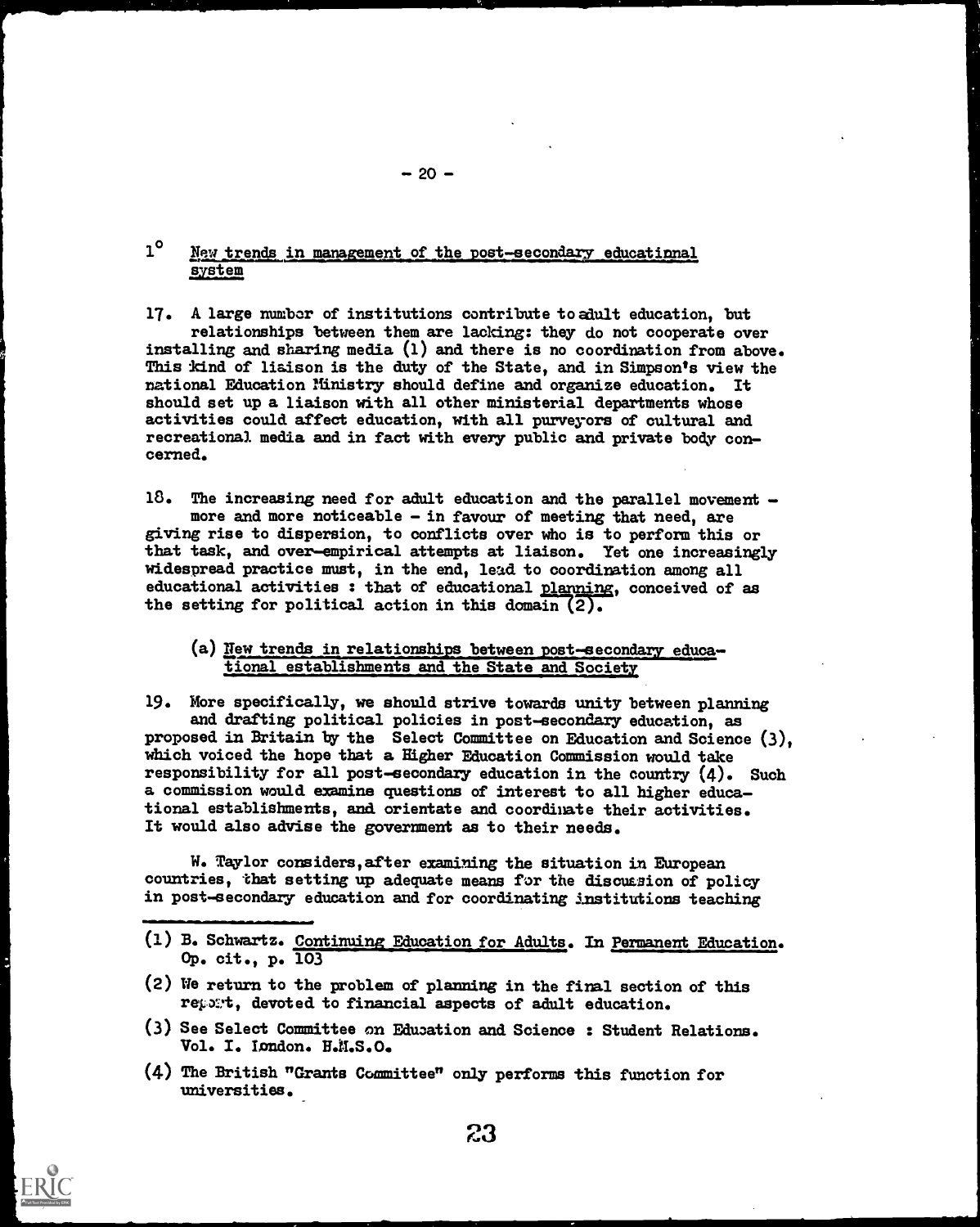at this level would seem to be a top priority (1),

This is a widespread trend.

- (b) New trends in relationships with industry and professional associations
- 20. This is a domain in which it is especially important to balance economic pressure against educational aims.

Industrial and other similar economic associations do not maintain such close and direct relations with traditional universities as with other post-secondary educational establishments. Yet the contrary is true of scientific research.

Consultations almost always take place between non-university establishments and representatives from the various professions as to the conception and content of teaching programmes. In France, a "Pedagogic Commission" grouping teachers, business managers and. union leaders supervises the way the University Institutes of Technology work. and lays down directives for the programmes to be followed. In the Netherlands, each professional division has its Commission, which handles educational problems in relation to the needs of industry and trade. Similarly in Britain, Industrial Training Boards advise establishments as to the organization and programme of initial training and employment courses.

This practice among technical schools of forming committees of various kinds is now spreading to the universities. Similarly, university councils more and more frequently call in outside personalities, especially from the world of social and economic affairs.

Relationships between those concerned with education and people from industry and the "professions" should take the form of direct, personal cooperation and not of hierarchical dependency. It is important that the principle of educational establishments' rights to determine the content, methods, criteria for selection and orientation of their curricula be respected. If it is to become their duty to consult others and take common action, they should nonetheless be accorded broad powers in making the final decisions.

#### (c) The trend towards regional decentralization

21. It is important for education in general and adult education in particular, to have courses of study available at all levels; establishments in question should not be too far from the homes of those

<sup>(1)</sup> W. Taylor. Policy and Planning for post-secondary education. A European Overview. Op. cit.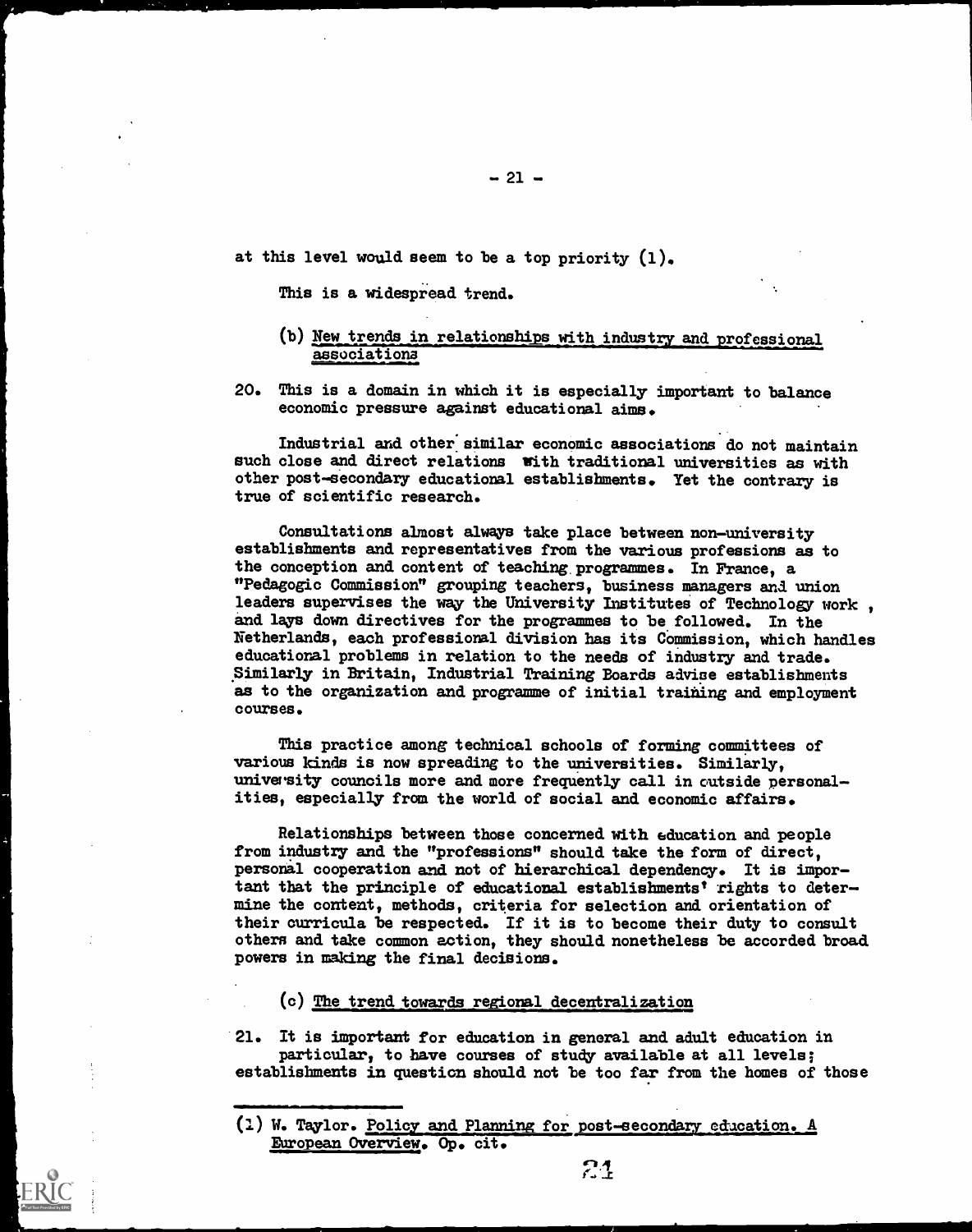concerned, pedagogic technology not as yet being sufficiently developed to override problems of distance and geographic inaccessibility. It should be possible to find some way of synthesizing the dialectical tension between these two media.

#### (d) A new trend in the internal administration of post-secondary educational establishments

22. Teachers in post-secondary establishmeuto traditionally attach great importance to their independence within their particular school or college. The application of this principle tised to be found in the college management boards or governing councils composed of "mandarins" who more often than not, however, were incapable of dealing with the new problems affecting the educational structure implied by present-day knowledge and research. For the interest in pedagogy which until now has been relegated to the background  $-$  at this level of study  $-$  is developing everywhere. This is in response to a profound change in thesystem of values underlying this branch of education and, implicitly, to the fact that the "aristocratic" mentality is beating a retreat. Pedagogic problems are leading us to question the traditional, sacrosanct "academic freedom". They are inclining us to create the ways and means and organizations required for coordination among those of the teaching profession, and are even tending towards "collegialization". They are also leading to the extension of membership of these establishments' governing bodies and boards of directors  $(1)$ , so that nowadays we see more and more members of the university staff such as research-workers, students and outside personalities acquiring seats on the board beside the professors and administrative personnel (2).

 $25$ 

<sup>(1)</sup> Cf. the 1969 draft law in Finland reforming the internal administration of post-secondary establishments and in particular the composition of university administrative bodies. (Cf. the Council of Europe's Committee for Higher Education and Research : Reform and Expansion of Higher Education in Finland. Report of the Finnish delegation. 1970)

<sup>(2)</sup> The present administrative council of the Brussels Free University provides one example; and the Belgian parliament recently approved a law, which has yet to be promulgated, which modifies the composition of State university administrative councils in similar fashion. Catholic universities of Louvain are moving in the same direction. At the C.U.C.E.S. in Nancy, the administrative council used to be formed of representatives from the university and the Patronat (the French employers' association) but in 1968 it was thrown open to trade union representatives and officials from the government departments concerned.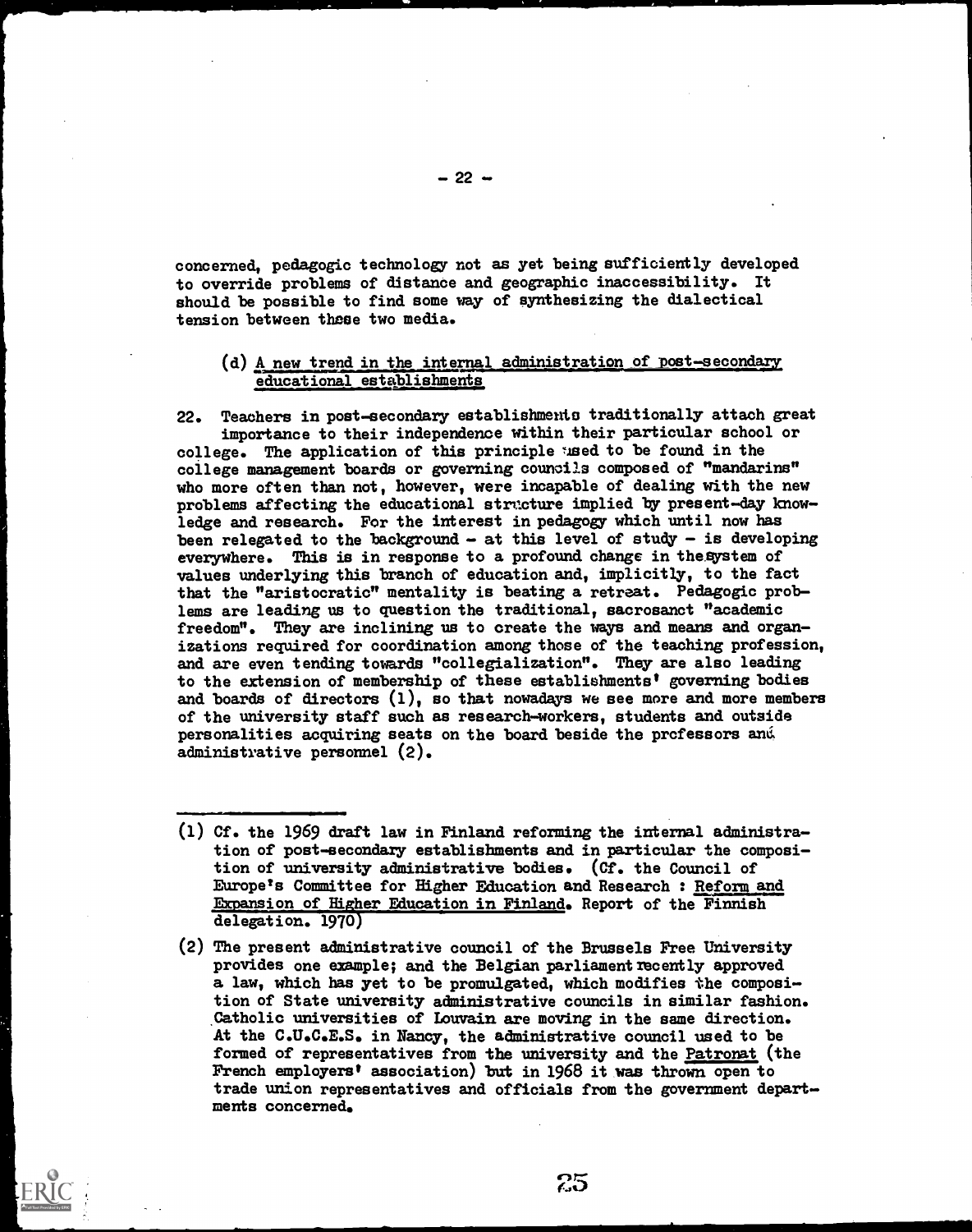# 2<sup>°</sup> New Trends in management of other adult education systems

23. There is a continuing controversy between those who consider that the State should take over professional and post-professional adult education entirely and those who oppose such a monopcly. Clearly, the excessive influence of various interested pressure groups should be counterbalanced by government supervision. But some people are recommending that local and regional authorities (1) should be made responsible for adult education so as to avoid a centralized monopoly while ensuring that the public interest remains the primary consideration.

The trend which appears to us to be spreading is in fact, on the one hand, for the State to assume responsibility for the orientation of overall policy in adult education, and on the other, for various "decentralized" authorities and private groups to share in its management, under State supervision. We should also take nde of the fact that in education on the adult level the formal educational establishments can no longer lay claim to a monopoly of such training. At all events, one should always be on one's guard against the propensity among professional associations and private enterprises to concentrate mainly on the branches of training which promise to be of some immediate utility to. the enterprise itself, if only from the point of view of the professional qualifications concerned.

Briefly, our opinion is that State and government authorities should continue to supervise the management of lifelong education, but not without referring, through a permanent, organic dialogue, to those concerned the workers and employers (2). The requirements of democracy on this fundamental issue are making themselves felt with increasing force.

There is a deep desire throughout the educational world for democratic management of the interior administration of the so-called postprofessional education centres : users (the parents of minors<sub>i</sub> pupils of majority age, students and adults themselves) want to participate in decisions affecting the instruction they are offered. They want at least to be kept fully informed on the problems involved and to be consulted in an effective fashion over the solutions adopted. Furthermore, adults demand self-management of their own training : they do not intend to be subjected any longer to standardized programmes, methods, paces of study and examinations, or to the authority of teachers and directors of educational institutions. On all these points, they want a broad capaadults demand self-management of their own training : they do not intend<br>to be subjected any longer to standardized programmes, methods, paces of<br>study and examinations, or to the authority of teachers and directors of<br>edu

 $-23 -$ 

<sup>(1)</sup> See for example H. Tietgens. Restructuring Education. In Permanent Education. Op. cit., p. 328

<sup>(2)</sup> K. Eide. The Organization and Financing of Post-Work Education. In Permanent Education. Op. cit., p. 123. of Permanent Education. idem. p. 389. J. Capelle. Development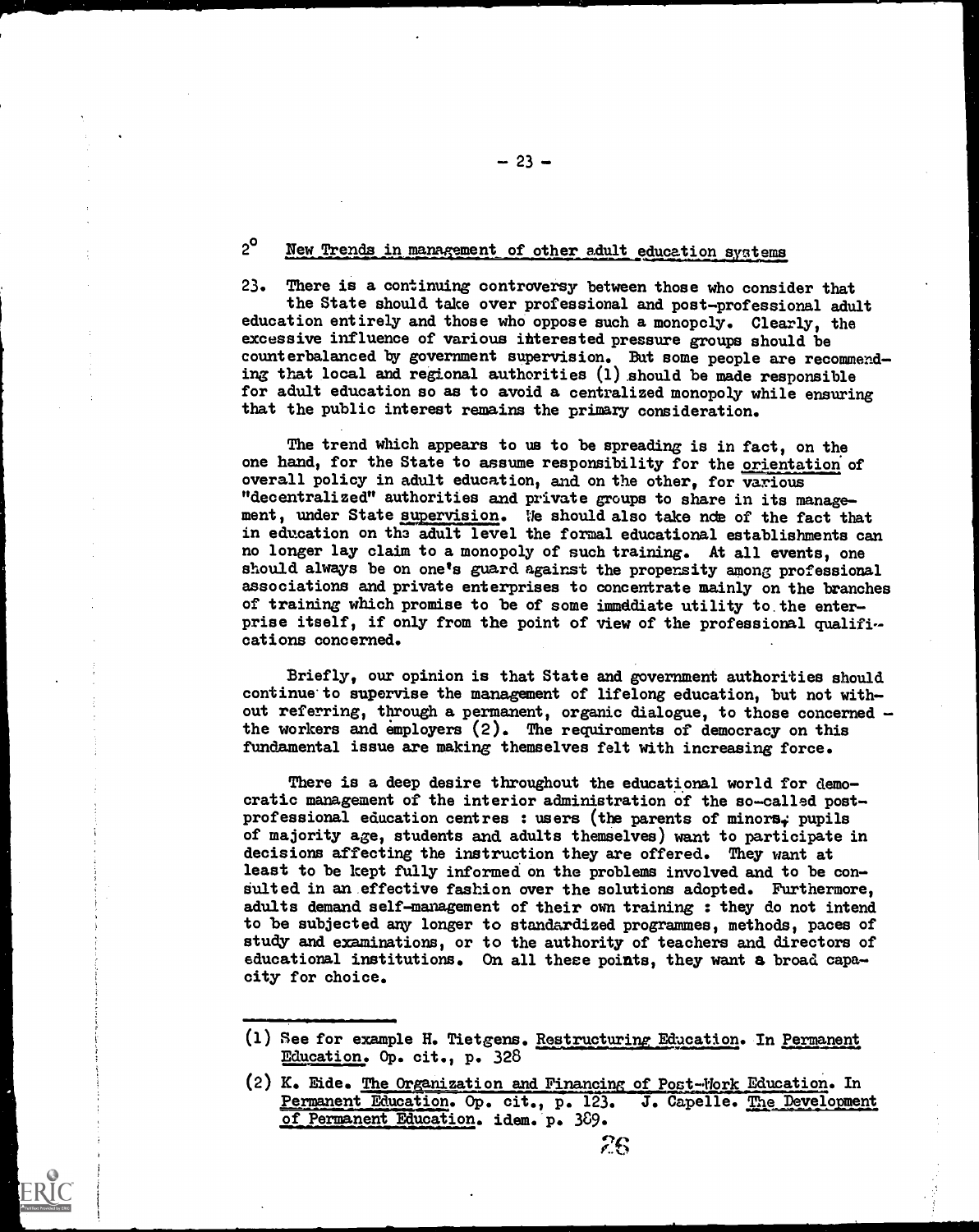Management of educational institutions is becoming gradually more democratic, while at the same time studies are becoming more individualized. This irreversible process is fundamental to remoulding the structure of lifelong education. It is one of the major present-day trends.

#### V. - DEVELOPMENTS IN FINANCIAL ASPECTS OF ADULT EDUCATION SYSTEMS

A. Planning

24. In the course of the past fifteen years, governments all over the world have come to recognize that education is no longer merely a desirable social service but also a fundamental factor in national development. Their concern over it is illustrated by the increase in planned education aimed at orderly and efficient development (1). In its 1968 study of educational planning (2), UNESCO reported that of the total of 91 countries examined, 75 had prepared an education plan (3). The interesting point, for our purposes, is that such plans make increasing allowance not only for technical education and professional training, but also for conversion courses and - although to a lesser extent - for complementary training  $(4)$ . Out-of-school education is rarely integrated into school panning, on the contrary, whether it be of the formal kind, as in the "People's universities" and similar institutions (5), or informal as in family education, education dispensed through a multiplicity of adult associations, etc.

(1) See section 18 above.

../MaN/0=011

- (2) Educational Planning. A World Survey of Problems and Prospects. UNESCO. International Conference on Educational Planning. Paris. August 1968.
- (3) Africa : 17 in 20; Latin America : 10 in 13; Asia, including Australia and New Zealand : 18 in 22; Arab States : 10 in 11; Europe and North America  $\sqrt[3]{18}$  in 25. The current plan is the first one in the case of 10 per cent of these countries.
- (4) See Policy Conference on *Fighly Qualified Manpower*. O.E.C.D. Paris, 1967.
- (5) Such as the Workers' Education Association in Britain or the Scandinavian "Folk High Schools".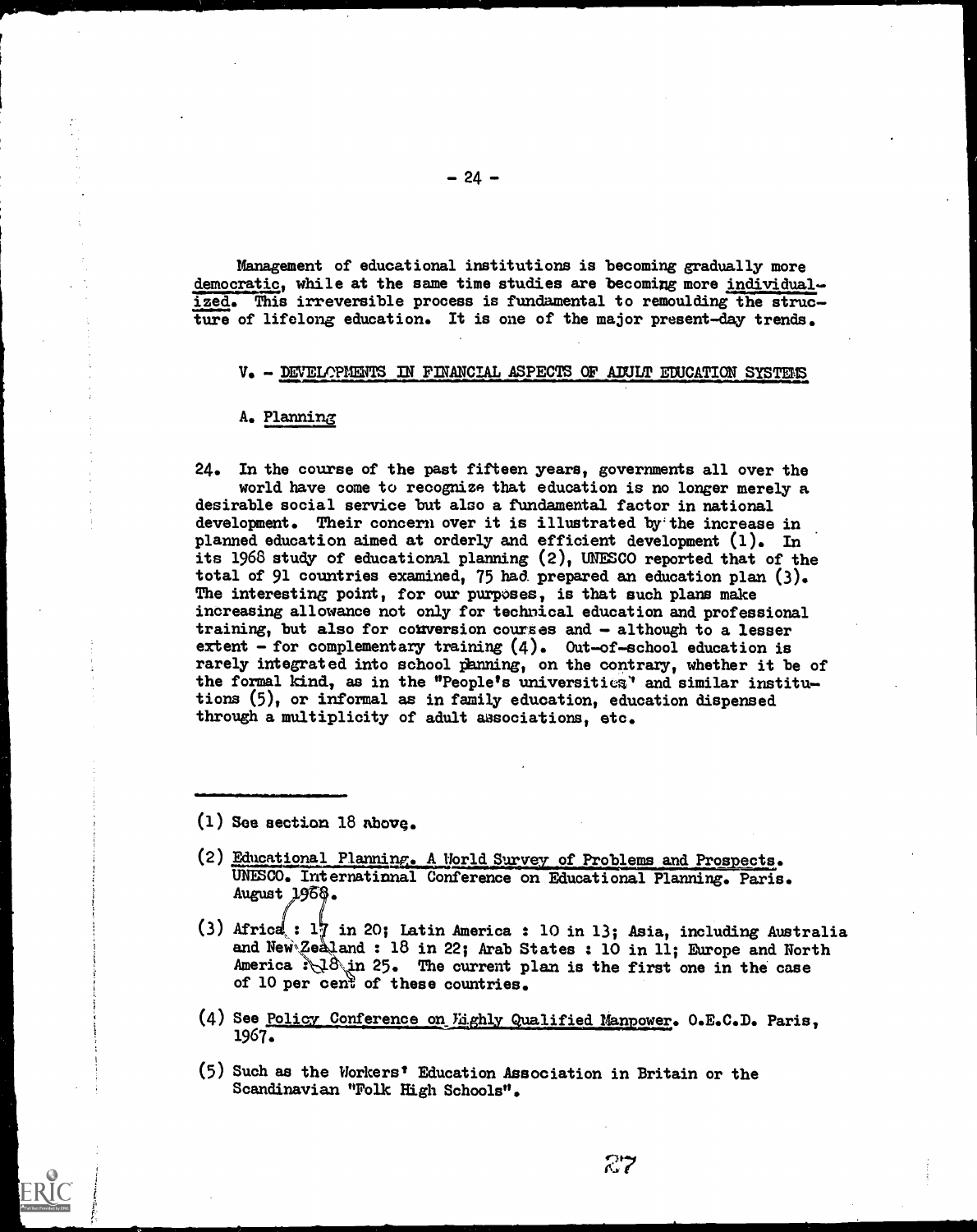# B. Spending

# 1<sup>o</sup> Prospective overall calculations. Financial implications of lifelong education

25. The studies with which we are familiar are those of outlooks and prospects as exemplified by the work in France by B. Schwartz, who estimated foreseeable spending on adult education in 1985 on the hypotheses that : 6 per cent of the GNP would be earmarked for education of all kinds (1) and 20 per cent of the education budget would be devoted to adults, namely, 1.2 per cent of the GNP. Adults would acquire their education at times in educational institutions, and at times alone or in groups helped by tutors and with massive aid from long-distance education media. This hypothesis includes that of payment for only one half of hours spent in training; lifelong education would accordingly require a personal effort from the adults concerned,half of their time spent studying being without remuneration. If we assume that the GNP in France, at an annual growth rate of 4.6 per cent, increases from 537 thousand million francs in 1967 to about 1.2 billion francs in 1985 (reckoning the franc as unchanged),then adult education in 1985 would cost some 14.4 thousand million francs as compared to current annual expenses in this domain in France of some one thousand million franca.

According to B. Schwartz' calculations and hypotheses (2), these financial outlays on the organization of adult studies and on indemnities paid for half the hours devoted to study would cover a "right" to education for each adult of no more than 13.2 hours annually. Of these, 6.6 hours would be indemnified. Thus in an active life of 50 years (between the ages of 16 and 66) we may estimate that about 660 hours would be devoted to education, that is to say only about a hundred days...  $(3)$ .

Schwartz puts the pupil-hour cost in 1985 at about 13 French francs (for 1971, he assesses it at 8 francs) and the standard hourly salary at 21 francs (it is currently 11 francs).

- (1) Compared with 3.6 per cent in 1965.
- (2) Schwartz'hypotheses coincide with those of E. Pisani, who proposes that half the time each worker devotes to his own education "... be remunerated by the enterprise or, in the case of independent workers, by the State. Each individual subtracts the other half from his leisure hours. In addition, the authorities take responsibility for training teachers, and meet the costs of organization and instruction:" in<sup>-m</sup>Plan national d'éducation permunente". Bulletin Hommes et Citoyens. Paris. March 1968. p. 9.
- (3) For a detailed analysis see B. Schwartz : Continuing Education for Adults. In Permanent Education. Op. cit., p. 103.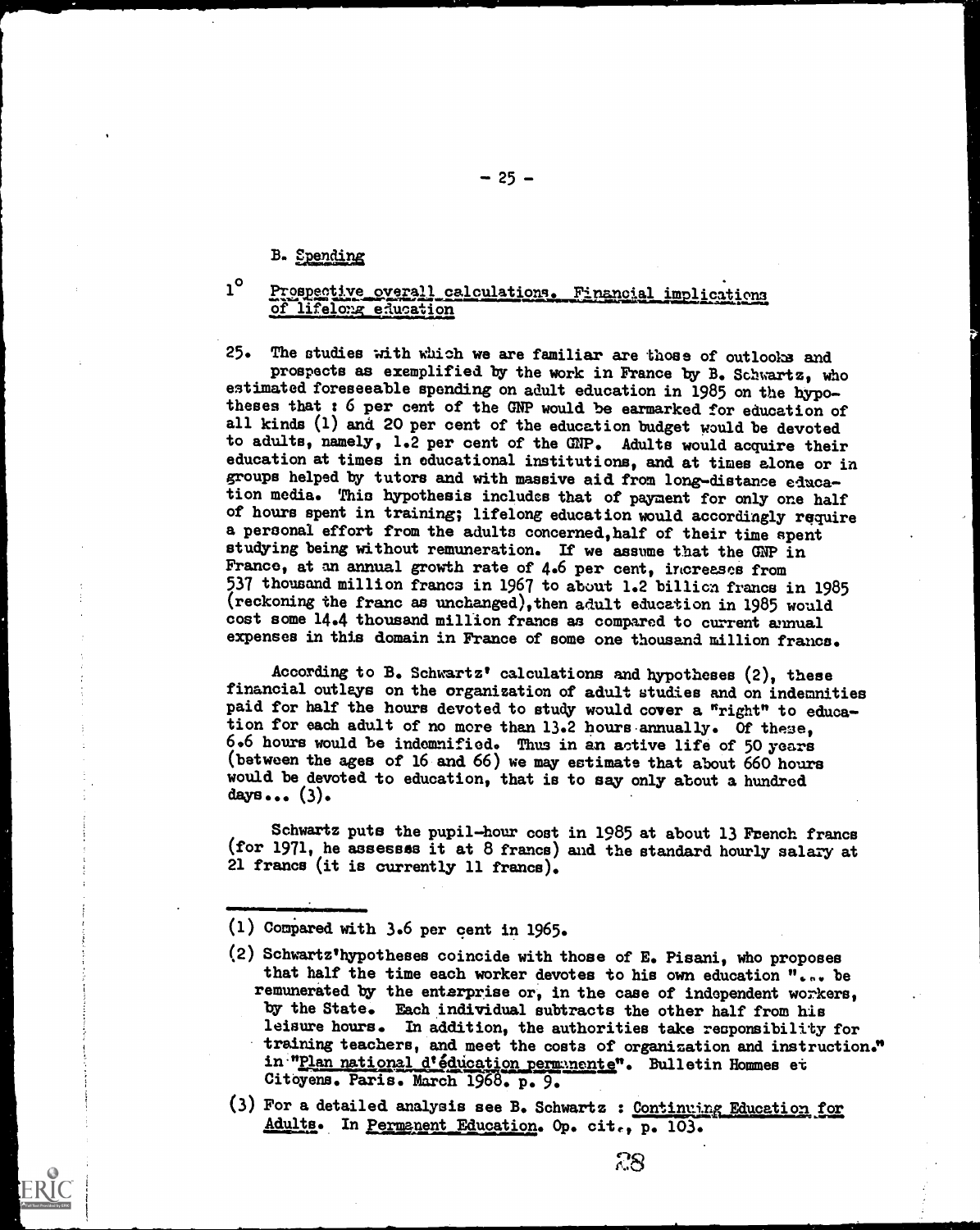It may be added that arguments in terms of money fail to allow for two factors :

- the continual decrease in time spent working which will make adequate time available for study, simultaneously freeing more time for leisure, relaxation and entertainment;
- the considerable growth in the per capita national product (approximately doubling in 16 years) which, in affording a large increase in private consumption, will facilitate increased spending on studies, whether individual or collective.

26. We should also mention estimates produced by Professor Fr. Edding's group for the "Plan 2000 - Education" undertaken by the European Cultural Foundation (1).

Professor Edding's group (working in West Berlin) based their forecasts on premises allowing for change, to the extent that this, too, could be foreseen. They concluded that for the industrialized countries of Wcstern Europe the percentage of the GNP spent on education (without taking expansion of adult education into account) in the year 2000 would be approximately double the 1968 percentage.

According to overall estimates produced by the economist Tinbergen which correspond to those of Herman Kahn and Wiener  $(2)$  and with which the Edding group agrees - the Gross National Product will have approximately tripled, assuming prices constant, by the year 2000. Spending on education will therefore have been multiplied by six in that year only thirty years from now

What will then be the impact of the expansion in adult education, in such a context? The Edding group has endeavoured to answer this question. Their study is based on the six most advanced countries in Western Europe. Their estimates are that in all the countries under consideration the adult student population, by the year 2000, will be more than double the number of students receiving <u>ordinary, post-secondary</u> education. And this estimate excludes consideration of any training related to leisure activities and of all "third age" pupils.

(1) <u>Possible Futures of European Education</u>. Numerical and Systems Forecasts. (Roneotype document). Study produced by Stefan Jensen and assistants for the European Cultural Foundation's "Plan 2000 - Education". This contribution is due for early publication in a volume also containing studies by Jan Tingergen and Hake. We give no more than a brief summary of its long, complicated calculations and texts, and our selection is limited to items relevant to this report.

(2) The Year 2000 by H. Kahn. New York. Macmillan, 1967.

ţ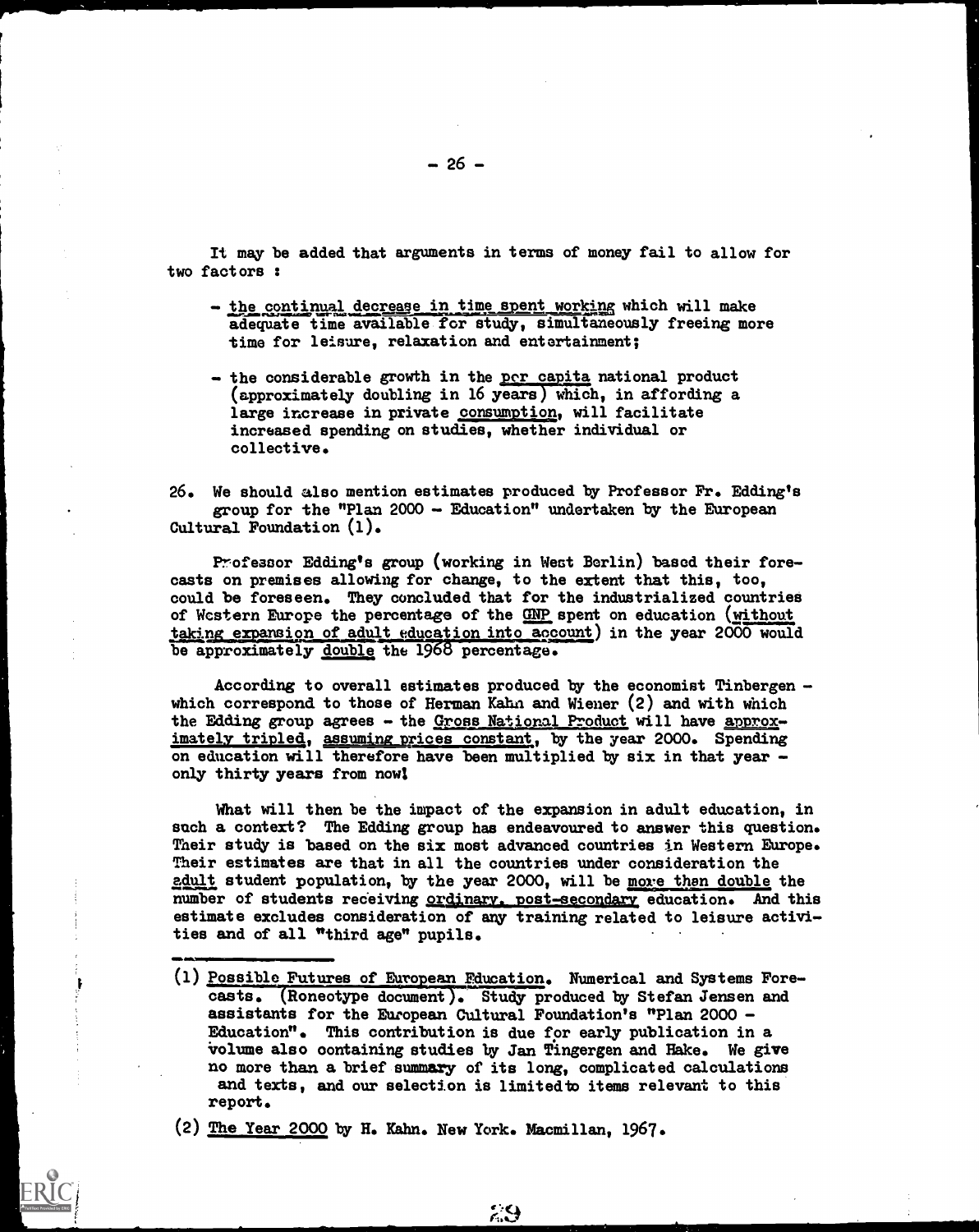The group advances the hypothesis that technical needs and social demand will increase studies by adult members of the active population to one-sixth or 16-17 per cent of total working time (1), namely the equivalent of two months par year, or one year in six. Given the date and considering that time spent working will be reduced, in various forms (hours per day, days per week, weeks per year and years in a lifetime) this does not seem unrealistic.

Working on the most modorate of assumptions concerning the increase in costs of education, and on the basis of the foregoing, the West Berlin group estimated that in the United Kingdom there would be a 50 per ceht increase in the proportion of total public spending allocated to the Education Budget. We have taken note of the British case since it is close to the average for advanced Western European countries, with some 20 per cent of total public spending between 1965 - 1970 made over to education. (The estimated percentage increase for West Germany would appear to be about  $100$  per cent  $-$  double!). But we must, of course, allow for development of the overall context :

- total public spending in the United Kingdom in relation to the Gross National Product is expected to increase by about  $14.$  per cent from 1965 to 2000;
- and, as we have seen, the GNP is expected to triple.

Calculations based on these suppositions show that total spending on education in the year 2000 will be about eight times greater than the current figure, but they will then cover a real system of lifelong education.

# 2<sup>°</sup> Arrangements for helping individuals to study after compulsory school-attendance

 $27.$  In order for individuals to have not only the right but the effective opportunity to engage in profesional training and continuing education, arrangements must be made to help those for whom such training and education are intended.

Until the present time, concern has been mainly over aiding students who have completed their secondary education and want to move on to postsecondary studies. With the introduction of the principle of lifelong education, there is increasing interest in the problems of those who, having launched themselves into the working world, want to resume studying at various times in the course of their active life.

20

<sup>(1)</sup> This percentage is close to the one calculated by E. Pisani: "The increasing productivity of our economic machine liberates time for each worker to devote to his own education. This should, progressively, amount to some 15 per cent of total working time." In Plan National d'éducation permanente." Dulletin Hommes et Citoyens. Op. cit., p. 9.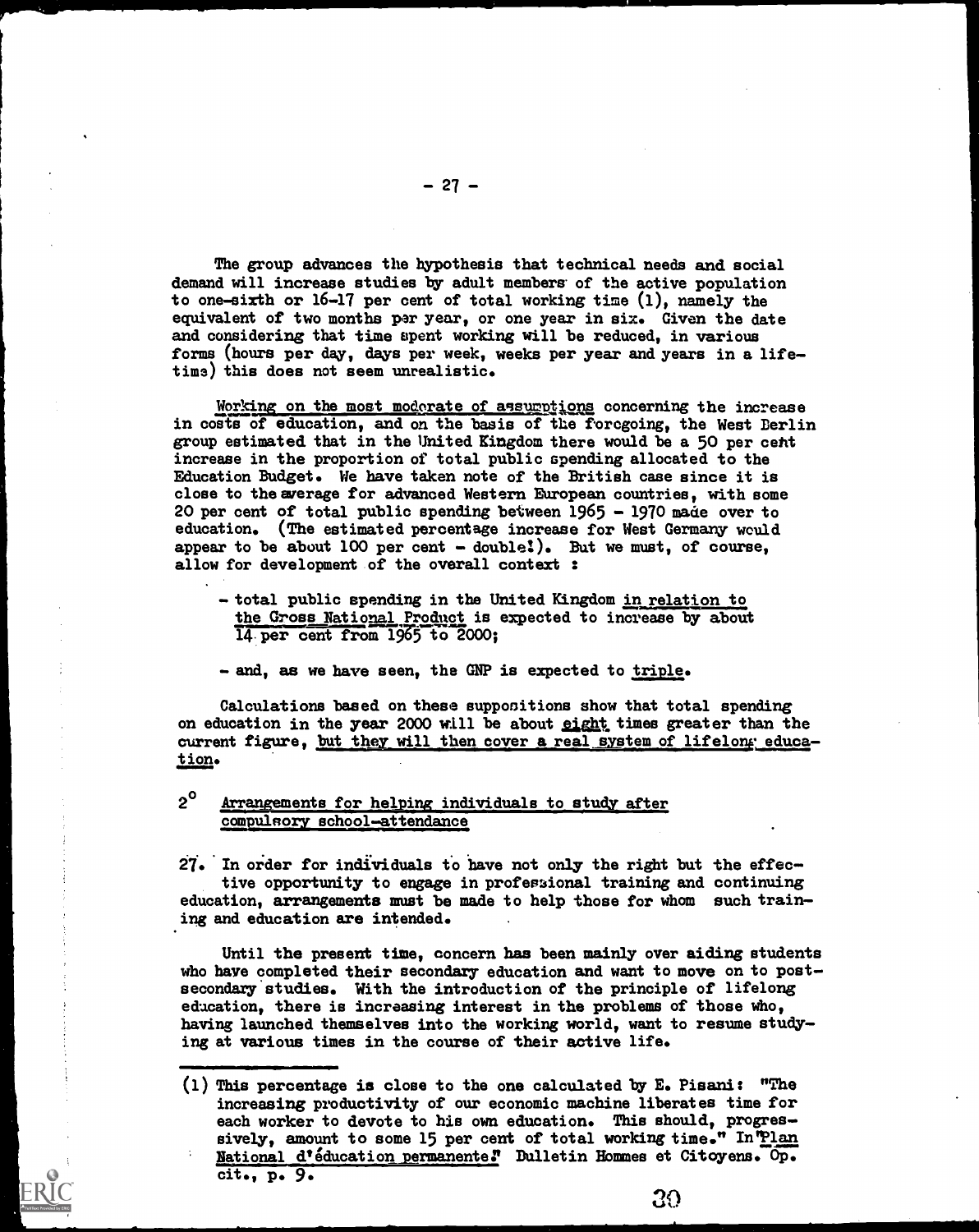- 28. Following W. Taylor (1), we may list the various ways in which students of all ages are helped during full or part-time periods of study :
	- parental or family support (financial or other assistance such as free board and lodging)

- savings or private income

- earnings from part-time work (2) or supplementary allowances
- State or bank loans
- scholarships accorded by the State (3), local authorities or private foundations
- educational insurance, which may have been taken out independently by the student in question or his or her parents, or by the State in the framework of social security arrangements
- remuneration or salary paid to a full-time student by a private enterprise which continues to employ him or her throughout the period of study or has undertaken to do so for an agreed period afterwards (4).

29. Various sources predominate in various countries : for example, in. Britain the moat prevalent forms are State and local community scholarships, while in Scandinavian countries loans are made on special terms; students repay them after completing their studies.

- (1) <u>Policy and Planning in Post-secondary Education. A European Overview</u>. Op. cit., p. 58.
- (2) It should be recalled that such work may be in the form of services to the school or college in question which, in turn, may be didactic (pupil-teachers), scientific (work in laboratories), administrative, social or domestic.
- (3) Student organizations want to see these scholarships accorded the status of a legal "pre-salary".
- (4) W. Taylor indicates that such remuneration or salary may be paid by a special indemnity fund.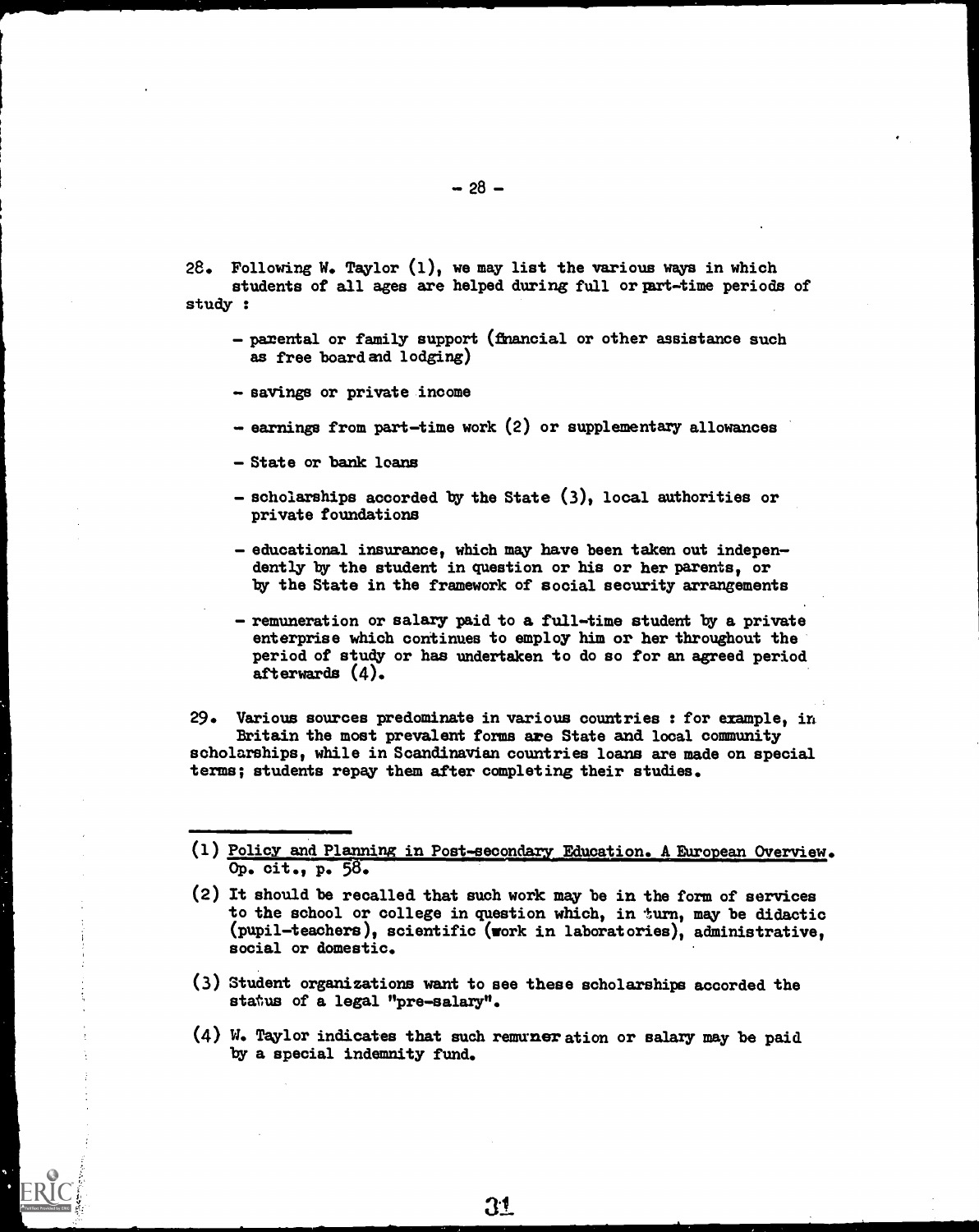This illustrates the two mapr, rival trends of the moment. Supporters of the loan system say that the person who receives additional education benefits from it, the usual consequence being professional and social advancement; furthermore, his obligation to pay back the loan constitutes a stimulant to success. Those supporting the scholarship system argue that more completedly educated individuals benefit the entire society, while the fact that these same people will earn higher incomes and therefore pay more income tax is tantamount to compensating society for making financial sacrifices on their behalf; meanwhile the scholarships themselves are an effective stimulant to pursuing studies further, especially so far as working-class people are concerned.

Support is also growing for proposals to increase aid from private businesses, in particular through what is called the "sandwich" system, namely the integration of successive periods for study and work, the student receiving some remuneration during both these periods. In many countries the movement in favour of vacation studies (and sabbatical leave for studies) is gaining strength. In our opinion, real development of an educational system based on the principle of lifelong education is impossible unless some "legal" system for sabbatical studies under normal salaried conditions is set up (which does not exclude the advantages of other forms of assistance calculated in proportion to the needs of low private income groups).

#### CONCLUSION

30. Can societies bear the weight of the kind of expansion in education envisaged in the preceding pages? This problem concerns both political policies and public opinion, and the way it is solved depends on priorities laid down for utilization of the community's income.

What follows is a brief presentation of our personal remarks on this subject.

In our view, only a lifelong educational system can save democracy by steering it away from its course towards the reefs of man's conditioning to, and alienation from an over-organized society. Furthermore, only this kind of educational system can bring about optimum development in scientific research and technology, which are the necessary conditions for economic growth and for the costly transition from a civilization of quantity to one of quality, as well as being related to the advanced qualifications required at all levels.

For the oost of economic democracy as compared to that of the pure efficiency in a technocracy cannot be ignored, nor can that of leisure based on the democratization in culture, as compared to the mere distribution of a passively-absorbed culture, or the cost of professional